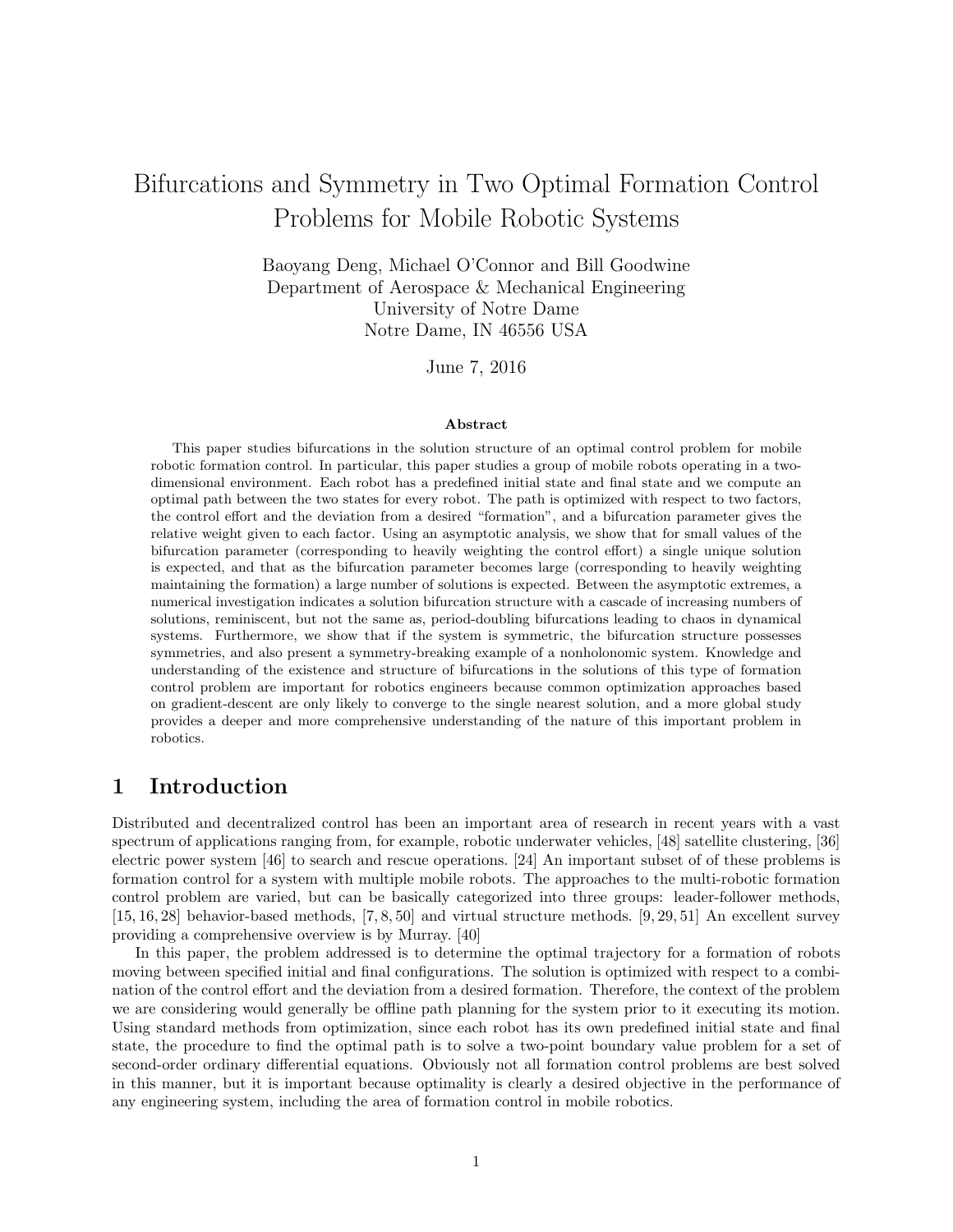The motivation for this work is to demonstrate some of the fundamental mathematical structure present in solutions to problems of this type. For many practical robotics problems, optimization methods are often a basic tool used. Because nonlinear optimization methods can only guarantee a local optimum, a more global investigation of the relationship among the various extrema is informative. In this case, we isolate the relationship among the solutions to a single parameter which is natural in the problem and facilitates a systematic investigation. Some of the development of this work has been presented in a series of conference papers which developed the numerical bifurcation analysis, [13] a numerical homotopy solution method, [14] symmetry-breaking nonholonomic results [45] and some generalizations of the asymptotic analyses. [21]

As indicated, this paper particularly focuses on the relationship among multiple solutions for such systems. The existence of multiple nontrivial solutions of boundary value problems for nonlinear second-order ordinary differential equations has been investigated by others. For example, for

$$
\ddot{x} + a(t)f(x) = 0, \quad x(0) = 0, \quad x(1) = 0,
$$

the properties of the solutions depend on the limiting behavior of the function  $f(u)$ . Erbe and Wang [18] studied the existence of positive solutions of the equation with linear boundary conditions. Specifically, for

$$
f_0 = \lim_{s \to +0} \frac{f(s)}{s}, \qquad f_\infty = \lim_{s \to +\infty} \frac{f(s)}{s},
$$

they showed the existence of at least one positive solution in two cases: superlinearity  $(f_0 = 0, f_\infty = \infty)$ or sublinearity  $(f_0 = \infty, f_\infty = 0)$ . Erbe, Hu and Wang [17] showed that there were at least two positive solutions in the case of superlinearity at one end (zero or infinity) and sublinearity at the other end. Naito and Tanaka [42] and Ma and Thompson [33] determined conditions based on the ratio  $f(s)/s$  for the existence (or nonexistence) of solutions. Their main result indicates that at least k solutions exist if the ratio  $f(s)/s$ crosses the k eigenvalues of the associated eigenvalue problem. In other related work, Marcos do  $\dot{O}$ , Lorca and Ubilla [34] use the fixed-point theorem of cone expansion/compression type, the upper-lower solutions method and degree arguments to study the existence. nonexistence, and multiplicity of positive solutions of the boundary value problem. Unfortunately, this prior work does not apply to the problem in this paper because of the structure of the equations and the relatively high dimensionality of robotic formation control problems, and hence the more fundamental investigation in this paper is needed.

There are other papers along similar lines. [2–6, 10, 11, 23,27, 30–32, 35, 52–55] Again unfortunately, none of these can be used for the problem at hand. All these papers are limited in one of the following three ways: consideration of positive solutions only, scalar equations or particular forms of nonlinearity such as sub- or suber-linearity. As will be shown subsequently, there is an interesting and rich structure to the nature of the relationship among solutions for our problem, which is indicative of the fact that a theory of bifurcations for boundary value problems of this type would be a useful mathematical development for engineers.

The organization of the rest of this paper is as follows. Section 2 presents the problem statement. Section 3 presents the solution bifurcation results and Section 4 presents the asymptotic analysis relating to the nature of the solutions for extreme cases. Section 5 presents the symmetry results and Section 6 presents a non-symmetric example wherein the symmetry is broken. Finally, Section 7 presents conclusions and outlines areas of potential future work.

### 2 Problem Statement

We first consider a standard fully-actuated system of the form

$$
\dot{x} = u_1, \quad \dot{y} = u_2. \tag{1}
$$

This is a canonical form for a fully actuated two-degree of freedom system. It may be considered as the equations of motion for a rolling sphere where the two inputs are the two angular velocities. While this is taken as a relatively simple starting point and we will refer to a collection of such systems in the rest of this section as a "fleet" of robots, these also can represent more complicated problems such as the kinematic equations governing spherical fingertips rolling on a flat surface, [41] in which case the formation control problem we consider is related to optimal grasping and dexterous manipulation in robotics.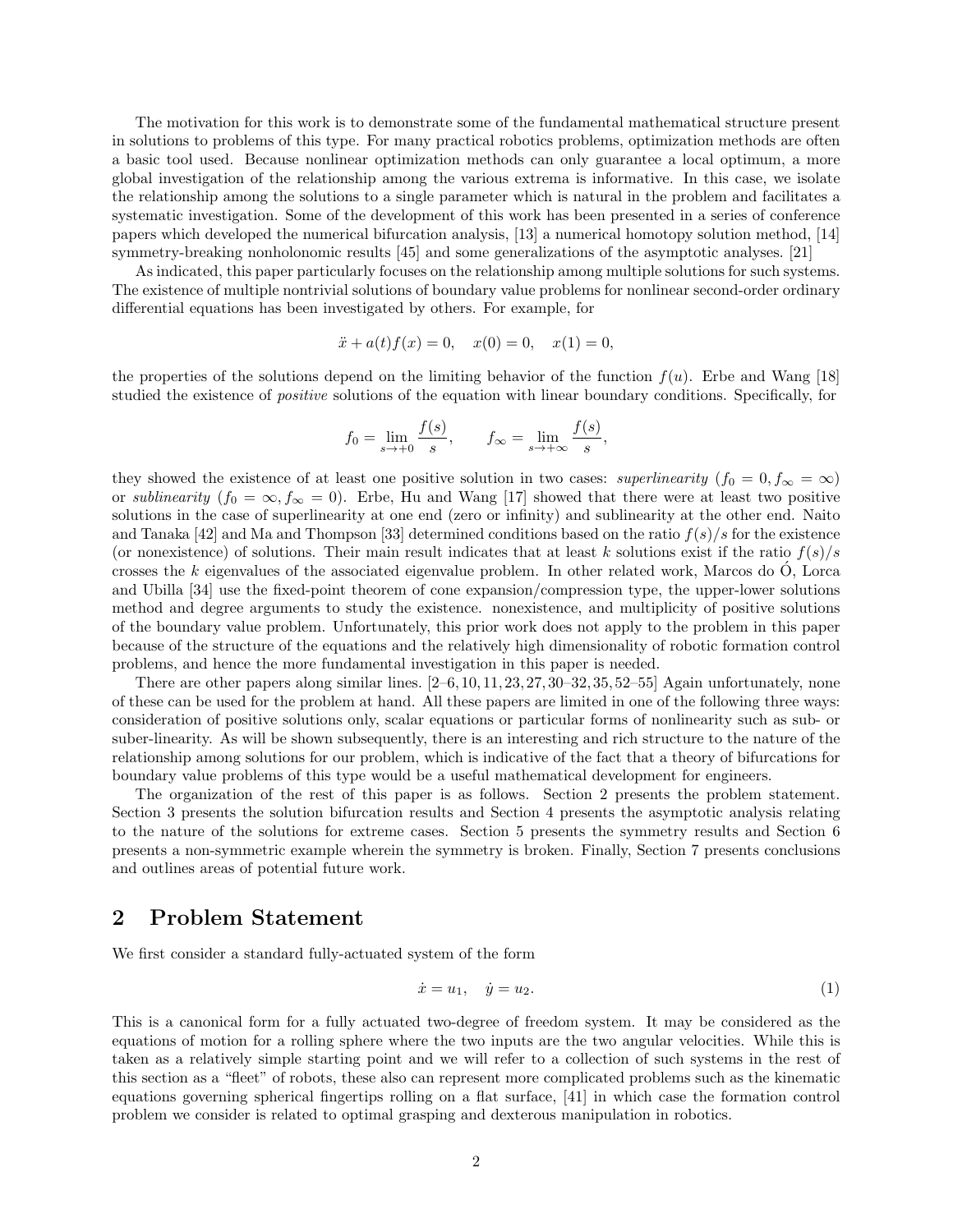We consider a fleet of n of such robots with states  $(x_i, y_i)$ ,  $i \in \{1, \ldots, n\}$ . The problem is to find the control inputs  $u_{i_1}(t), u_{i_2}(t)$  for each robot i, which steer a formation of robots of this type from a start configuration to a goal configuration, while maintaining, to some degree, the formation throughout the execution of the motion. This is achieved by minimizing the functional

$$
J = \int_0^{t_f} \sum_{i=1}^n \left( (u_{i_1})^2 + (u_{i_2})^2 \right) + \sum_{i=1}^{n-1} k \left( d_i - \overline{d} \right)^2 dt
$$

 $\sqrt{(x_i-x_{i+1})^2+(y_i-y_{i+1})^2}$  is the distance between the *i*th and  $(i+1)$ th robots,  $\overline{d}$  is the desired distance subject to the robotic kinematic constraints in Equation 1, where  $n > 2$  is the number of robots,  $d_i =$ between two adjacent robots, and  $k$  is a weighting factor (ultimately to become a bifurcation parameter). The first term in the sum in the functional is the control effort and the second is a penalty for deviations from the desired formation, which in this case is simply attempting to maintain a desired distance between neighboring robots. If the weighting constant  $k$  is small, then minimizing the control effort is more important than maintaining the formation, and conversely if  $k$  is large, maintaining the formation is more important than minimizing the control effort.

We note that because the cost functional includes control effort terms, which depend on the specific robots' kinematics or dynamics, different types of robots will have different solutions to this problem. This particular type of formation, maintaining distance, is important in robotics because control of formations of networked robots is only enabled by effective communication, [47] which can be maintained by ensuring line-of-site and range constraints. Furthermore, it is relatively simple so that our analysis can be more transparently focused on the trade-off between control effort and maintaining distance between the robots.

Either Pontryagin's maximum principle or calculus of variations may be used to determine the differential equations which have solutions which are extrema of the cost functional. Specifically, this results in

$$
u_{i_1} = \frac{1}{2}p_{i_1}, \quad u_{i_2} = \frac{1}{2}p_{i_2},
$$

and equations of motion

$$
\begin{aligned}\n\dot{x}_i &= \frac{1}{2} p_{i_1} \\
\dot{y}_i &= \frac{1}{2} p_{i_2} \\
\dot{p}_{i_1} &= \frac{2k (x_i - x_{i-1}) (d_{i-1} - \overline{d})}{d_{i-1}} + \frac{2k (x_i - x_{i+1}) (d_i - \overline{d})}{d_i} \\
\dot{p}_{i_2} &= \frac{2k (y_i - y_{i-1}) (d_{i-1} - \overline{d})}{d_{i-1}} + \frac{2k (y_i - y_{i+1}) (d_i - \overline{d})}{d_i}.\n\end{aligned} \tag{2}
$$

Because they correspond to the robots at the two ends of the formation, the last two equations in Equation 2 only have the second term in the sum when  $i = 1$  and they only have the first term in the sum when  $i = n$ . This is because there is no 0 robot or  $n + 1$  robot, but we do not write a separate set of equations for the end robots for simplicity.

In this paper, the following specific boundary conditions are considered:

$$
x_i(0) = c + (i - 1)d,
$$
  
\n
$$
x_i(1) = 0,
$$
  
\n
$$
y_i(0) = 0,
$$
  
\n
$$
y_i(1) = c + (i - 1)\overline{d},
$$
\n(3)

where c is a constant. These correspond to an initial formation with the robots arranged along the  $x$ -axis starting with the first robot at  $x = c$  with a distance  $\overline{d}$  between each robot and a final formation with the robots arranged along the y-axis starting with the first robot at  $y = c$  with a distance of  $\bar{d}$  between each robot. Because the initial and final formations are not parallel, straight-line trajectories satisfying the boundary conditions will not maintain the desired distance between the robots. Thus, a solution that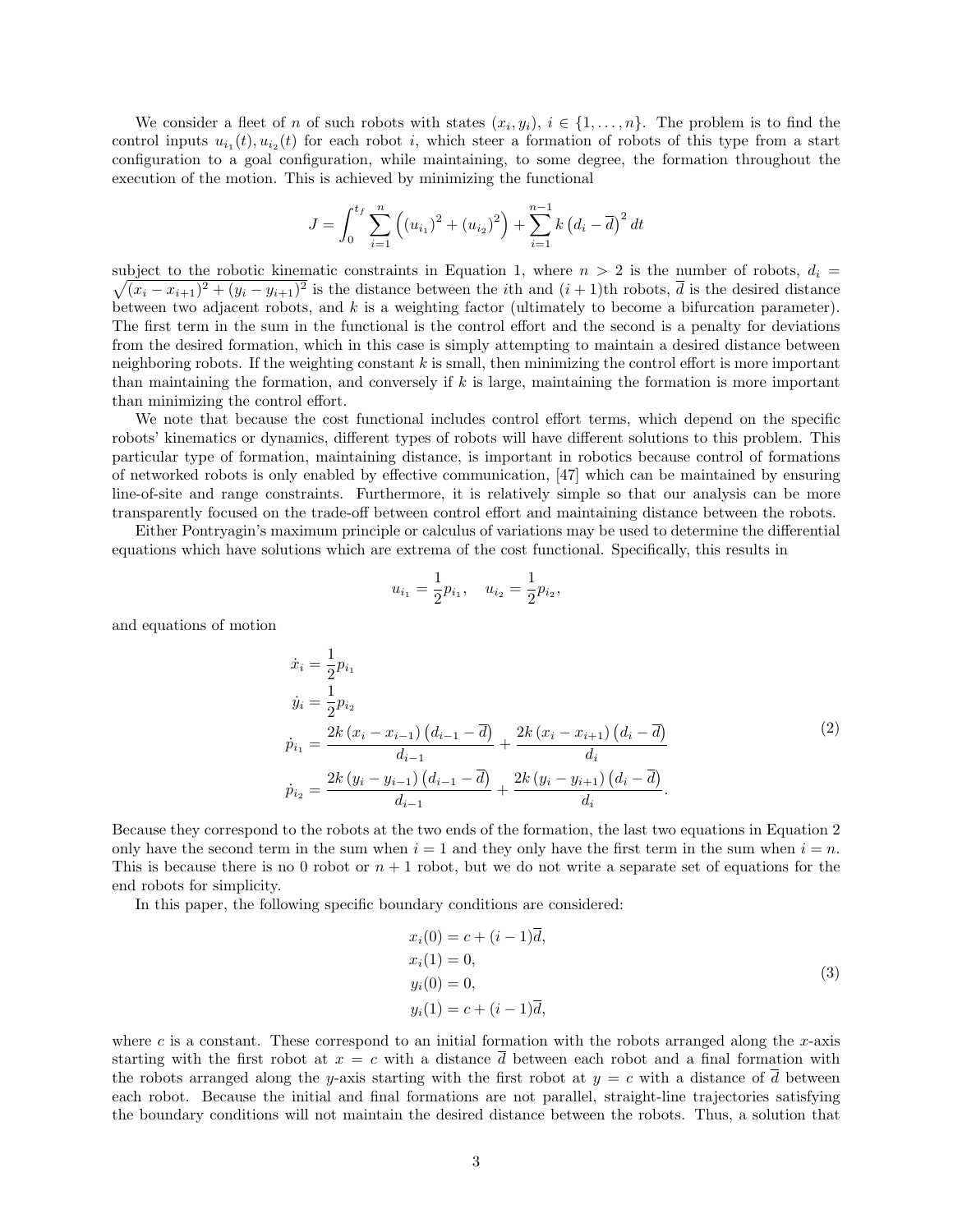

Figure 1: Optimal paths for a seven robot system with  $k = 23$ .

minimizes the control effort, which will be a straight line, will not maintain the desired formation, and the relative weighting of the two terms in the cost function will be important and affect the solution.

We emphasize that this paper focuses on the nature of the solutions to this optimization problem, determined from the two-point boundary value problems given in Equations 2 and 3. In interacting robotic systems, a solution which must balance the relative positions among the robots with other considerations such as path length is of great practical importance, and the focus of this paper is on the theoretical development and complexities associated with such considerations. As will be shown subsequently, the nature of the solution structure to these equations is complicated and can be characterized by bifurcation diagrams. Any real implementation of these results will have to address the significant challenges posed by wheel slippage, encoder resolution, sensor accuracy, *etc.* However, the qualitative nature of the solutions obtained is such that they would be neither more nor less difficult to track than solutions obtained by other trajectory generation methods.

### 3 Bifurcation Results

This section presents bifurcation diagrams which were obtained from numerical simulations. The next sections present an analysis which predicts certain aspects of the structure of these bifurcation diagrams. For a system containing n robots, when the weighting constant  $k$  is given, an optimal trajectory can be obtained numerically by solving the equations of motion given by Equation 2 using various methods such as the shooting method [49] or a finite-difference method. [1] In this paper we used both methods (the numerical results in this section were obtained using the shooting method and the results in Section 6 were obtained using the finite-difference method) and verified convergence of the methods to ensure accuracy of the solutions. In this section we will present simulations for a five-robot system and seven-robot system.

This paper considers how the solutions for the system bifurcate as the parameter k varies. It is emphasized that such bifurcations have important distinctions from standard bifurcations from dynamical systems theory which considers bifurcations of *fixed points* of a dynamical system. For the systems considered in this paper, we are considering solutions to *boundary value problems*, in contrast to initial value problems. Of course, solutions to the boundary value problem are fixed points of variations of the cost function; however, the entire solution is the fixed point and we want to quantify the bifurcations in a physically-meaningful way. Hence, it is necessary from the beginning to define the manner in which we are quantifying the bifurcations.

To start, consider the solutions for a seven-robot system illustrated in Figure 1. The robots are initially arranged evenly spaced along the horizontal axis, and the final configuration is for them to be evenly spaced along the vertical axis. In the case illustrated  $k = 23$ ,  $c = 4$  and  $\overline{d} = 2$  and a total of ten different solutions satisfying both the differential equations and boundary conditions were found. The right figure in Figure 1 illustrates the trajectories for the fifth robot with the deviation from the nominal trajectory magnified to more clearly illustrate the relationship among the solutions. The goal of the rest of this section is to start to investigate the relationship among these multiple solutions and how they come about. To do this we first consider a simpler five-robot system, and then return to this seven-robot system.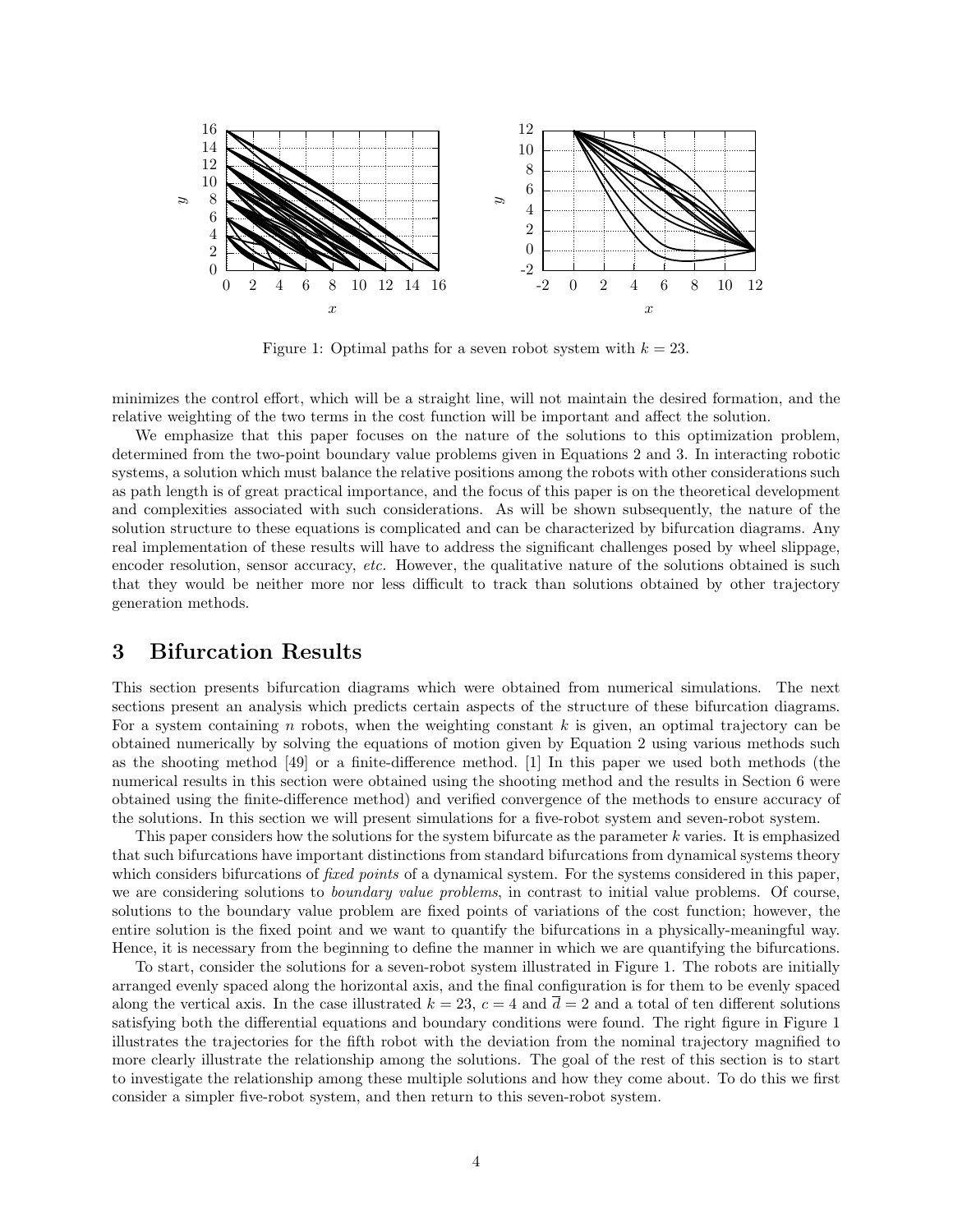

Figure 2: Bifurcation diagrams for a five robot system: robot one (left) and robot two (right).

#### 3.1 Bifurcations of solutions for a five-robot system

Because  $k$  is a parameter in differential equations, it will clearly affect the solutions. In fact, as  $k$  is varied, the nature and number of solutions changes. In order to present the relationship between the number of solutions and  $k$ , we construct bifurcation diagrams. Because a straight line connecting the end points is the optimal solution when  $k = 0$ , we will designate that as a *nominal trajectory* and the measure of the difference between solutions we use is the signed distance from the solution to the straight line nominal solution at some specified time. Solutions above the nominal trajectory have a positive distance and those below a negative distance. As long as different solutions are not intersecting at that time, this would provide a measure of difference between different solutions. For the rest of this paper in all the bifurcation diagrams,  $t = 0.25$  is used as the time to measure the differences between solutions (recall  $t \in [0,1]$ ).

Remark 1 What measure best represents the difference between solutions in a boundary value problem is not a straight-forward question. Recall that in standard dynamical systems theory, bifurcation diagrams usually represent the value and stability of fixed points or equilibria of a dynamical system. While an entire solution in the boundary value problems we consider is a type of fixed point of a variational problem, differences along the entire trajectory may be important. Some sort of norm is appealing; however, solutions that in a sense are "opposite" such as the solutions crossing each other near the point  $(6, 6)$  on the right in Figure 1 would be hard to distinguish due to the fact a norm is positive semi-definite. The results in this paper are adequately communicated using a simple "difference at  $t = 0.25$ " measure and we leave as an open research question what the best measure would be for specific problems or specific applications.

The plots in Figures 2-4 illustrate this measure of the difference between solutions for each robot in the five robot system as k is varied from 0 to 25. In these bifurcation diagrams, the first robot is the one with the shortest trajectory, the fifth robot is the one with the longest trajectory and they are ordered sequentially. Observe that the bifurcation diagrams for robots 1 and 5 are symmetric reflections to each other about the  $d = 0$  axis and the bifurcation diagrams for robots 2 and 4 are similarly symmetric (even though each follows a trajectory with a different length). Finally, the bifurcation diagram for robot 3 is symmetric to itself about  $d = 0$  axis. We will prove this feature must be present in this system subsequently in Section 5.

#### 3.2 Bifurcations of solutions for a seven robot system

Figures 5-8 illustrate the bifurcation diagrams for the solutions versus  $k$  constructed in a manner identical to that of the system of five robots. Observe that, similar to the five robot case, the bifurcation diagrams for robots 1 and 7 are symmetric to each other about  $d = 0$  axis as are the bifurcation diagrams for robots 2 and 6 and robots 3 and 5, and the bifurcation diagram for robot 4 is symmetric to itself about  $d = 0$  axis.

In the seven-robot bifurcation diagrams, some of the solution branches do not have upper and lower branches, i.e., they are neither diffeomorphic to a pitchfork nor "sideways parabolas." Instead, there is a single branch with an isolated starting point. One appears near the top of the bifurcation diagram on the right for robot one in Figure 5, for example. One would expect a second connected branch to that, but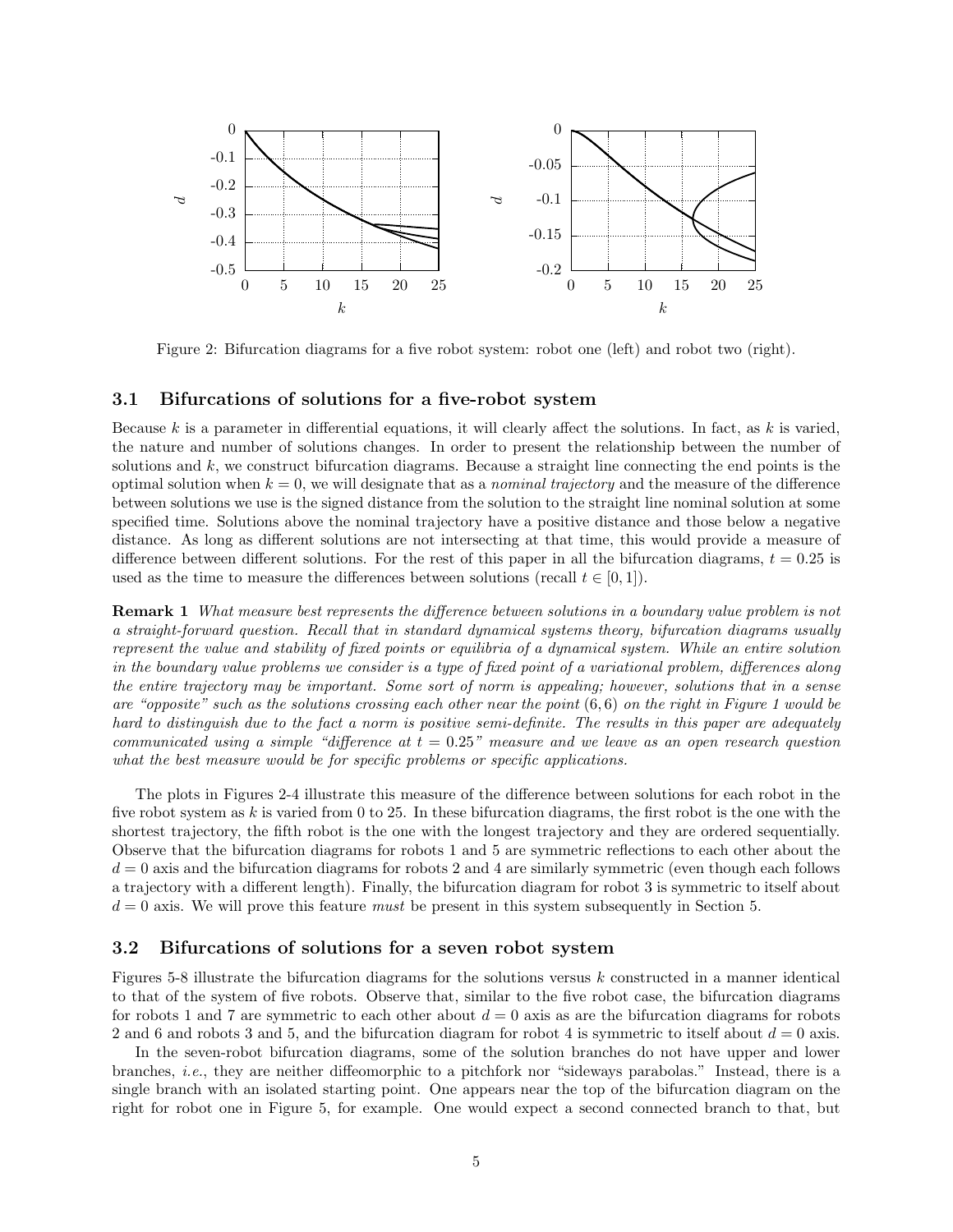

Figure 3: Bifurcation diagrams for a five robot system: robot three (left) and robot four (right).



Figure 4: Bifurcation diagrams for a five robot system: robot five.



Figure 5: Bifurcation diagrams for a seven robot system:robot one (left) and robot two (right).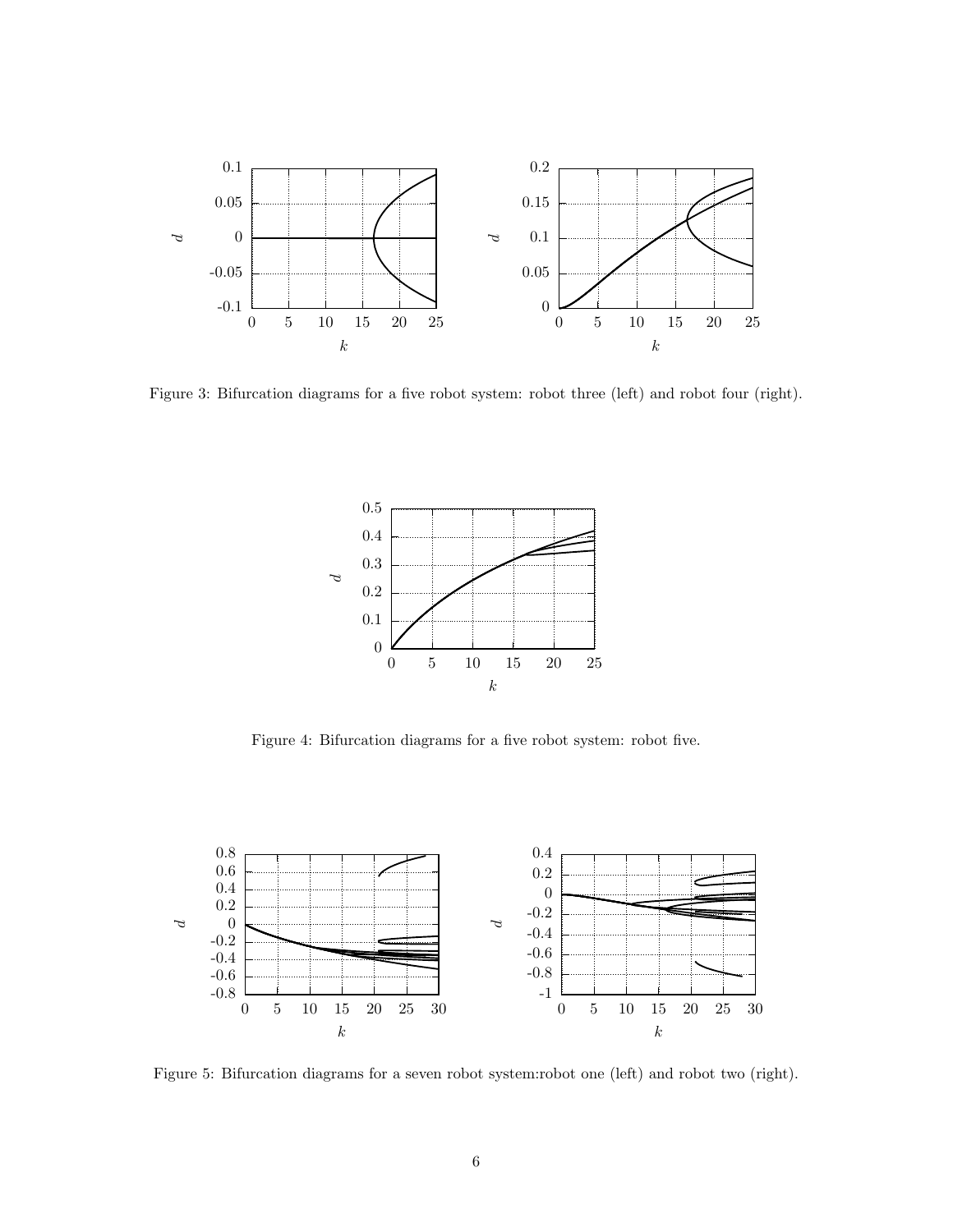

Figure 6: Bifurcation diagrams for a seven robot system: robot three (left) and robot four (right).



Figure 7: Bifurcation diagrams for a seven robot system: robot five (left) and robot six (right).



Figure 8: Bifurcation diagrams for a seven robot system: robot seven.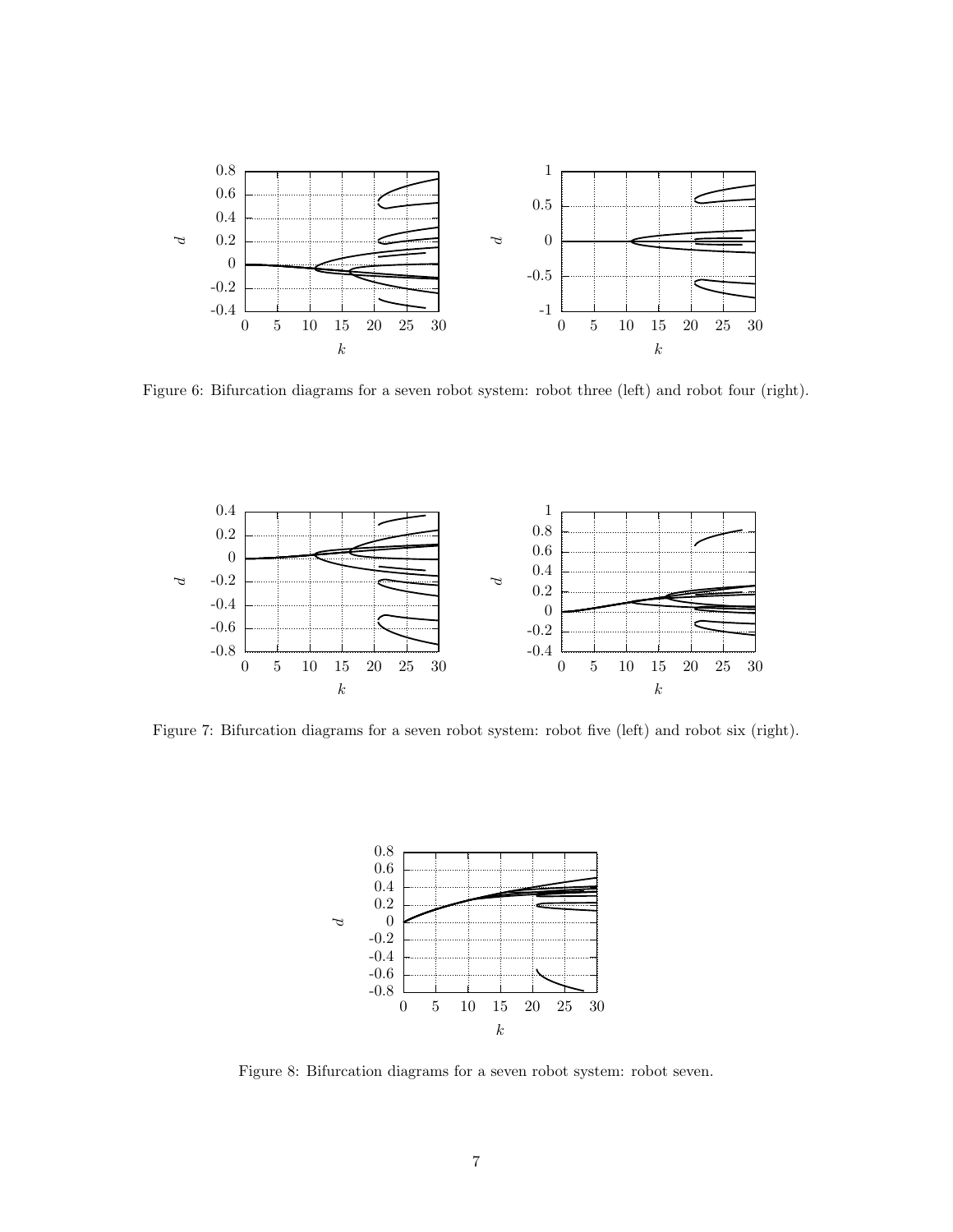extensive numerical searching did not find one. Perhaps the branch is unstable in a sense that a numerical method will not converge to it, or perhaps there is not a second branch. Regardless, the nature of the single branch solutions on the bifurcation diagrams is an open research question.

Subsequently we show that the bifurcation diagrams must be symmetric. Given the current state of the art, this is useful because we are limited to a numerical search for solutions. Having found one solution, it would be nice to automatically have another solution associated with it. From a very practical perspective, one aspect of this problem is that global nonlinear optimization problems may (usually!) have multiple local extrema, and searching for them in order to find the best of the ones that were found can be expensive. Also, a close inspection reveals that while the bifurcation diagrams are symmetric, the solutions themselves are not. Hence, we can not simply "flip" some solutions around.

In both the five-robot and seven-robot systems, the bifurcation diagrams indicated one solution for small values of k with bifurcations leading to an increasing number of solutions for increasing k. This structure makes sense. When  $k$  is zero, there is no coupling among the robots and the trajectory minimizing the control effort is a straight line connecting the boundary conditions. In the limit as  $k \to \infty$ , maintaining the formation is more important than the control effort. In the limit, any trajectory that maintains the formation regardless of the length of the trajectory will be a solution. Hence, the structure exhibited in the bifurcation diagrams has an appealing intuitive basis. The analysis in the next section shows this interpretation conforms to the mathematical structure of the problem.

### 4 Asymptotic Analysis

Because the governing equations are nonlinear, global results are, of course, difficult to obtain. The bifurcation diagrams we present were all obtained via exhaustive numerical searches. Such a method, however, clearly does not preclude the existence of solutions we did not find. This section validates the qualitative dependence of the number of solutions on the bifurcation parameter. In the cases of very small  $k$  and very large  $k$ , we may use an asymptotic expansion to investigate the effect of  $k$  on the number of solutions to the optimization problem. As will be shown, this analysis is consistent with the existence of a unique solution for small values of  $k$  and many solutions for very large values of  $k$ , which is the pattern indicated in the numerical results.

#### 4.1 Small  $k$

We use a standard perturbation method [25, 26] to determine a series expansion for solutions to Equations 2 for  $k \ll 1$ . If we let

$$
x_i = x_{i,0} + kx_{i,1} + k^2x_{i,2} + k^3x_{i,3} + \dots + k^jx_{i,j} + \dots,
$$
  
\n
$$
y_i = y_{i,0} + ky_{i,1} + k^2y_{i,2} + k^3y_{i,3} + \dots + k^jy_{i,j} + \dots,
$$
  
\n
$$
p_{i_1} = p_{i_1,0} + kp_{i_1,1} + k^2p_{i_1,2} + k^3p_{i_1,3} + \dots + k_jp_{i_1,j} + \dots,
$$
  
\n
$$
p_{i_2} = p_{i_2,0} + kp_{i_2,1} + k^2p_{i_2,2} + k^3p_{i_2,3} + \dots + k_jp_{i_2,j} + \dots,
$$

and substitute into the equations of motion (Equation 2), a set of *linear* differential equations is obtained for each power of the expansion parameter k. A reader interested in further details on the nature and structure of the asymptotic expansion for all orders of this system is referred to Deng. [12]

Specifically, the leading-order equation corresponding to  $k^0$  terms gives the set of *linear* equations for the ith robot of the form

$$
\dot{x}_{i,0} = \frac{1}{2}p_{i_1,0},
$$
  $\dot{y}_{i,0} = \frac{1}{2}p_{i_2,0},$   $\dot{p}_{i_1,0} = 0,$   $\dot{p}_{i_2,0} = 0,$ 

with boundary conditions

$$
x_{i,0}(0) = x_{1,0}(0) + (i-1)\overline{d}, \quad y_{i,0}(0) = 0, \quad x_{i,0}(1) = 0, \quad y_{i,0}(1) = y_{1,0}(1) + (i-1)\overline{d}.
$$

These are easy to solve by direct integration and have solutions of the form

 $x_{i,0} = -x_{i,0}(0)t + x_{i,0}(0)$ ,  $y_{i,0} = y_{i,0}(1)t$ ,  $p_{i,0} = -2x_{i,0}(0)$ ,  $p_{i,0} = 2y_{i,0}(1)$ .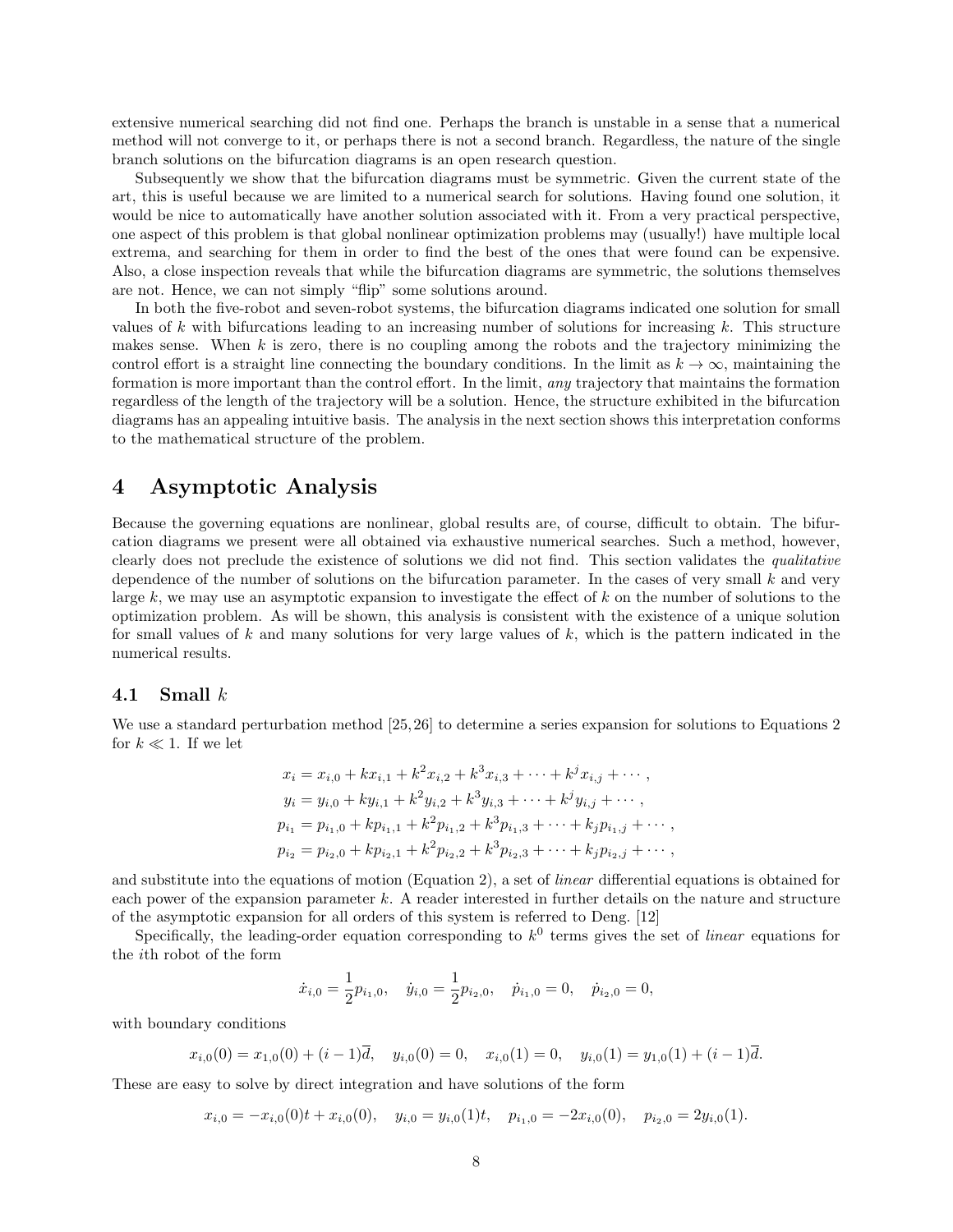Naturally, these are straight line, constant velocity solutions, which is expected when the only component of the cost function is the control effort and the 0th order solution does not contain  $k$ .

The  $k<sup>1</sup>$ th order equations are of the form

$$
\begin{aligned}\n\dot{x}_{i,1} &= \frac{p_{i_1,1}}{2} \\
\dot{y}_{i,1} &= \frac{p_{i_2,1}}{2} \\
\dot{p}_{i_1,1} &= 2\left(\frac{(x_{i,0} - x_{i-1,0})\left(d_{i-1,0} - \overline{d}\right)}{d_{i-1,0}} + \frac{(x_{i,0} - x_{i+1,0})\left(d_{i,0} - \overline{d}\right)}{d_{i,0}}\right) \\
\dot{p}_{i_2,1} &= 2\left(\frac{(y_{i,0} - y_{i-1,0})\left(d_{i-1,0} - \overline{d}\right)}{d_{i-1,0}} + \frac{(y_{i,0} - y_{i+1,0})\left(d_{i,0} - \overline{d}\right)}{d_{i,0}}\right),\n\end{aligned} \tag{4}
$$

where  $d_{i,0}$  is the distance term as a function of the zeroth-order solutions. Because the boundary conditions do not depend on k, only the zeroth-order equations have non-zero boundary conditions. That is, the zerothorder equations have the actual boundary conditions and all the higher-order equations have homogeneous boundary conditions.

The equations corresponding to higher orders of  $k$  are obtained similarly, but naturally grow in complexity. Observe, as is the usual case for an asymptotic analysis, that the differential equations for  $k<sup>1</sup>$  depend only on  $x_{i,1}, y_{i,1}, p_{i,1}$  and  $p_{i,1}$  and the lower order solutions. Hence, the solutions for the zeroth-order equations appear as inhomogenous terms in the first-order equations, and so on recursively.

Because the first-order costate equations only depend on the lower-order solutions they may be solved by direct integration. Once the first-order costates are determined,  $x_{i,1}$  and  $y_{i,1}$  may be obtained by direct integration. There will be four constants of integration which may be used to satisfy the four boundary conditions. Also, because the zeroth-order solutions are continuous and bounded, a unique solution for each integral exits. This is consistent with the solution in the neighborhood of the straight-line  $k = 0$  zerothorder solution being unique, which is furthermore consistent with the physical interpretation that when the formation weighting is zero, the only optimal solution is the one that minimizes the path length, i.e., a straight line.

Because the zeroth-order solutions are straight lines, only the first and nth equations will have non-zero solutions for the first-order equations. This is due to the fact that straight lines are of the nature that the  $(i-1)$ th and  $(i+1)$ th robots' effect on the *i*th robot cancel. This is evident from Equation 4 because the right-hand side of the costate equations depend only on the 0th order solutions, and hence the difference in the distances will be the same and the difference in the x or y components of the two neighbors will be the same magnitude with opposite sign. Hence, the costate equations will have constant solutions. Therefore, because the end robots do not have a neighbor on each side, they are the only robots that will have a first-order effect from k. Space limitations prevent including the higher-order equations, but the second from the end robots have a zero first-order solution, but non-zero second-order solution, and so on. Hence, the deviation from the straight-line solution is of increasingly higher order in  $k$  toward the middle of the formation. This is consistent with an intuitive idea that robots near the outside of the formation have greater flexibility in their path to move away from the straight line; whereas, robots in the middle are "squeezed" by the formation.

#### 4.2 Large  $k$

Now we consider the other extreme, a very large formation weighting parameter. For large k  $(1/k \ll 1)$ , a similar asymptotic expansion is used to solve Equations 2 but instead of  $k, \epsilon = 1/k$  is used as the expansion parameter. Similar to before, let

$$
x_i = x_{i,0} + \epsilon x_{i,1} + \epsilon^2 x_{i,2} + \epsilon^3 x_{i,3} + \cdots + \epsilon^j x_{i,j} + \cdots,
$$
  
\n
$$
y_i = y_{i,0} + \epsilon y_{i,1} + \epsilon^2 y_{i,2} + \epsilon^3 y_{i,3} + \cdots + \epsilon^j y_{i,j} + \cdots,
$$
  
\n
$$
p_{i_1} = p_{i_1,0} + \epsilon p_{i_1,1} + \epsilon^2 p_{i_1,2} + \epsilon^3 p_{i_1,3} + \cdots + \epsilon_j p_{i_1,j} + \cdots,
$$
  
\n
$$
p_{i_2} = p_{i_2,0} + \epsilon p_{i_2,1} + \epsilon^2 p_{i_2,2} + \epsilon^3 p_{i_2,3} + \cdots + \epsilon_j p_{i_2,j} + \cdots.
$$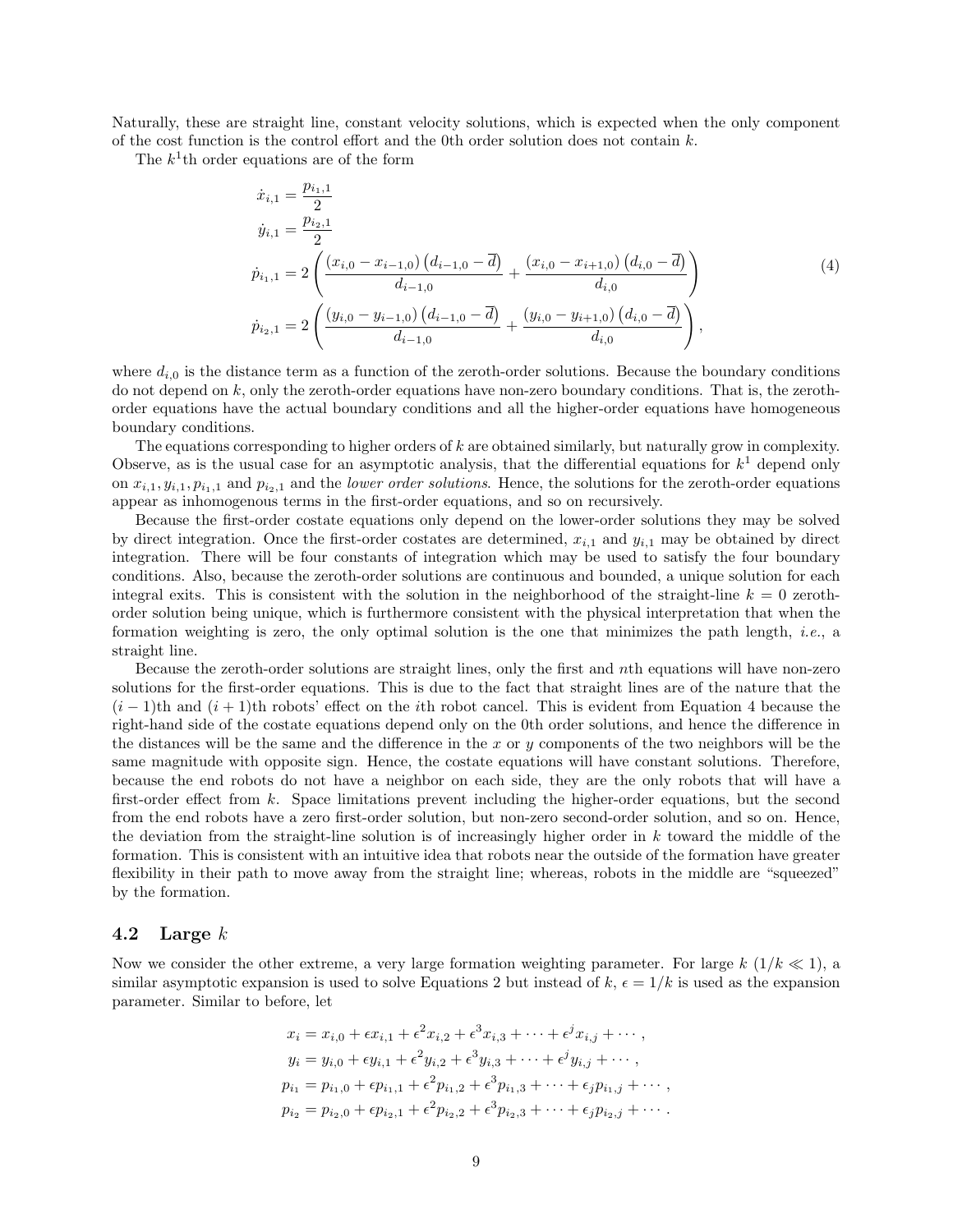We obtain the following equation for leading order of  $\epsilon$ ,

$$
\begin{aligned}\n\dot{x}_{i,0} &= \frac{1}{2} p_{i_1,0} \\
\dot{y}_{i,0} &= \frac{1}{2} p_{i_2,0} \\
0 &= \frac{2k (x_{i,0} - x_{i-1,0}) (d_{i-1,0} - \overline{d})}{d_{i-1,0}} + \frac{2k (x_{i,0} - x_{i+1,0}) (d_{i,0} - \overline{d})}{d_{i,0}} \\
0 &= \frac{2k (y_{i,0} - y_{i-1,0}) (d_{i-1,0} - \overline{d})}{d_{i-1,0}} + \frac{2k (y_{i,0} - y_{i+1,0}) (d_{i,0} - \overline{d})}{d_{i0}}.\n\end{aligned}
$$

The last two equations may be simplified to

$$
(x_{i,0} - x_{i-1,0})^2 + (y_{i,0} - y_{i-1,0})^2 = \overline{d}^2,
$$
\n(5)

which transparently shows that the limit for large  $k$  requires that the distance constraint be exactly maintained.

Since the third and fourth equations are algebraic (as is Equation 5), then the costates,  $p$  are unconstrained and hence *any* path that maintains the desired distance between the robots and satisfies the boundary conditions is a solution to these equations. This makes physical sense because in the limit as  $k \to \infty$ , the control effort becomes negligible relative to the formation constraint. Hence, in the limit of very large  $k$ , the asymptotic analysis indicates that there is an infinite number of solutions. As long as the separation distance is maintained and the boundary conditions are satisfied, any path is optimal.

### 4.3 Generalization of Asymptotic Results

Up to this point, the results in this section are for the specific example in this paper. Now we consider a more general class of systems to which similar results will apply. To do this, we consider a more general cost functional, which will naturally lead to a more general class of differential equations governing the dynamics of the system. It is natural and commonplace to minimize the control effort, so we generalize the formation function component of the functional. Specifically, let

$$
J = \int_0^{t_f} \sum_{i=1}^n \left( (u_{i_1})^2 + (u_{i_2})^2 \right) + \sum_{i=1}^{n-1} k f(x_1, x_2, \dots, x_n, y_1, y_2, \dots, y_n) dt
$$

where the function,  $f$ , is a differentiable function of the relative configuration of the robots that is minimized when the robots are in the desired formation. Calculus of variations yields

$$
\dot{x}_i = \frac{1}{2}p_{i_1}, \quad \dot{y}_i = \frac{1}{2}p_{i_2}, \quad \dot{p}_{i_1} = 2k\frac{\partial f}{\partial x_i}, \quad \dot{p}_{i_2} = 2k\frac{\partial f}{\partial y_i}.
$$

Following the same asymptotic analysis as above, it is clear that for  $k \ll 1$ , we have

$$
\dot{x}_i = \frac{1}{2}p_{i_1}, \quad \dot{y}_i = \frac{1}{2}p_{i_2}, \quad \dot{p}_{i_1} = 0, \quad \dot{p}_{i_2} = 0,
$$

again, yielding straight-line solutions, and when  $k \gg 1$ , we have

$$
\dot{x}_i = \frac{1}{2}p_{i_1}, \quad \dot{y}_i = \frac{1}{2}p_{i_2}, \quad 0 = 2k\frac{\partial f}{\partial x_i}, \quad 0 = 2k\frac{\partial f}{\partial y_i},
$$

which is satisfied by *any* trajectory when the formation function is minimized. Hence, as was the case for the very specific system we considered, the same results hold for any formation function which is differentiable and minimized when the formation is satisfied. Specifically, there is a unique solution for small  $k$  and infinitely many solutions in the limit as  $k \to \infty$ , suggesting a cascade of bifurcations qualitatively the same as we found for the specific system considered in this paper.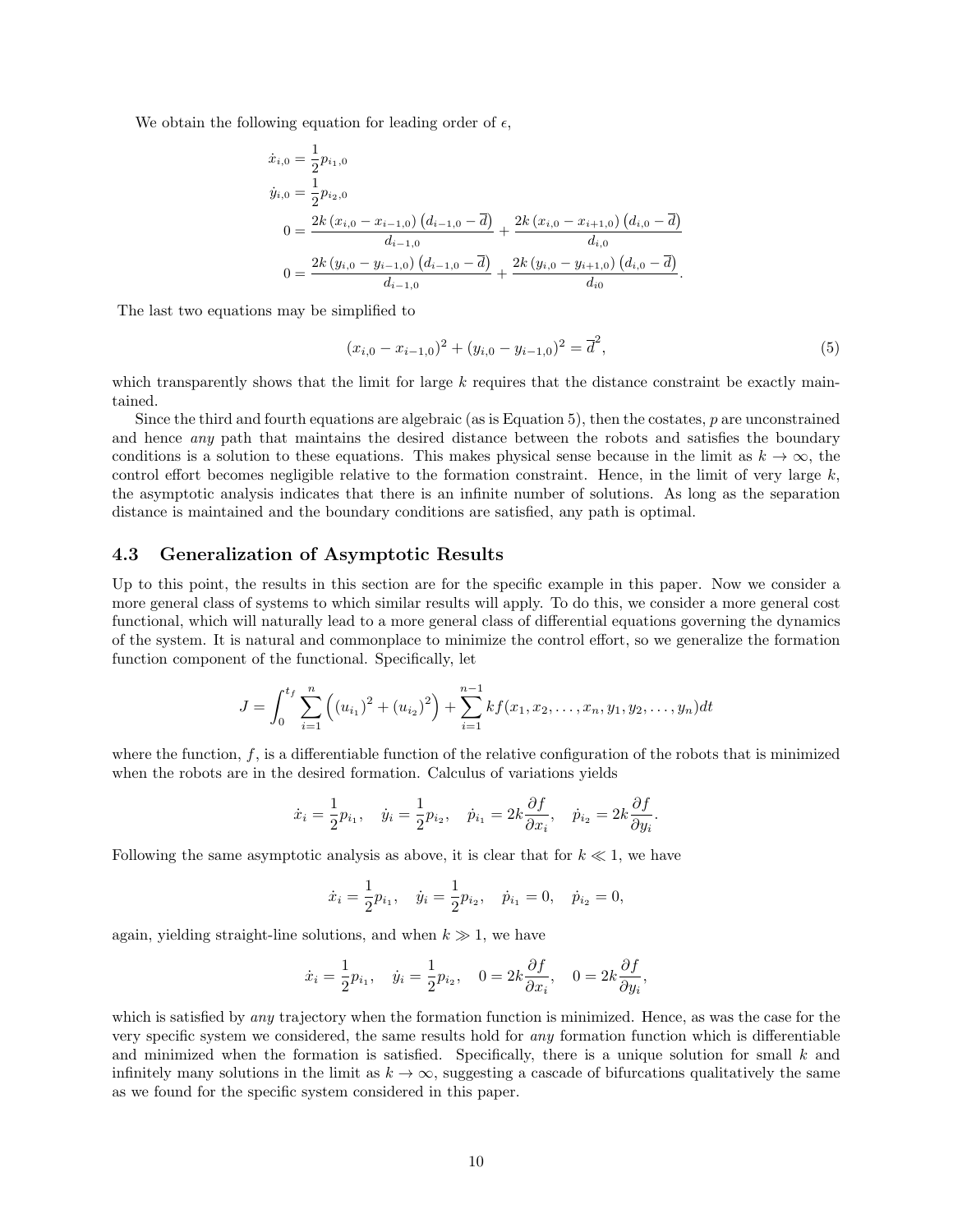### 5 Symmetries in the Bifurcation Diagrams

This section proves that the symmetries found in the numerically-constructed bifurcation diagrams must be present. This is of practical value because it reduces the computation time necessary in a search over multiple solutions since a second solution can always be found from any solution that is obtained that is not symmetric with itself. This is related to some of our prior work focusing on model reduction for symmetric systems [19, 20, 22, 37, 38, 43, 44].

Suppose  $(x_1, x_2, \dots, x_n, y_1, y_2, \dots, y_n)$  is a solution of Equation 2 with the boundary conditions in Equation 3, and let

$$
x_i = (x_s)_i + (x_d)_i
$$
,  $y_i = (y_s)_i + (y_d)_i$ ,

where

$$
(x_s)_i = (c + (i-1)\overline{d})(1-t), \quad (y_s)_i = (c + (i-1)\overline{d})t.
$$

The subscripts s indicate a "straight-line" solution and the subscripts d indicate the component of the solution that is a "deviation" from the straight line. If  $v(t) = ((x_d)_1, (y_d)_1, \cdots, (x_d)_n, (y_d)_n)$ , then  $(x_d)_i, (y_d)_i$ ,  $i = 1, 2, \dots, n$ , satisfy the following equations with homogeneous boundary conditions:

$$
-(\ddot{x}_d)_i(t) = f_i(v(t)), \quad -(\ddot{y}_d)_i(t) = g_i(v(t)), \tag{6}
$$

where  $f_1 = h_1, g_1 = l_1, f_n = -h_{n-1}, g_n = -l_{n-1}$ , and for  $i = (2, 3, \dots, n-1)$ 

$$
f_i = h_i - h_{i-1}, \quad g_i = l_i - l_{i-1},
$$

where, for all  $i = (1, 2, \dots, n)$ 

$$
h_i = \left(\frac{\overline{d}}{d_i} - 1\right) \left(-\overline{d} + \overline{d}t + (x_d)_i - (x_d)_{i+1}\right),
$$
  
\n
$$
l_i = \left(\frac{\overline{d}}{d_i} - 1\right) \left(-\overline{d}t + (y_d)_i - (y_d)_{i+1}\right),
$$
  
\n
$$
d_i = \sqrt{\left(-\overline{d} + \overline{d}t + (x_d)_i - (x_d)_{i+1}\right)^2 + \left(-\overline{d}t + (y_d)_i - (y_d)_{i+1}\right)^2}.
$$

The system in Equation 6, is equivalent to the system of integral equations

$$
(x_d)_i = \int_0^1 G(t,s)f_i(v(s))ds, \quad (y_d)_i = \int_0^1 G(t,s)g_i(v(s))ds,\tag{7}
$$

.

where  $G(t, s)$  is the Green's function of the differential operator  $-\ddot{u} = 0$  with homogeneous boundary conditions, where  $u = x_{d_i}$  or  $u = y_{d_i}$ , and

$$
G(t,s) = \begin{cases} t(1-s), & t \le s \\ s(1-t), & t > s \end{cases}
$$

If  $A_i$ ,  $B_i$  and F are maps such that

$$
A_i v(t) = k \int_0^1 G(t, s) f_i(v(s)) ds,
$$
  
\n
$$
B_i v(t) = k \int_0^1 G(t, s) g_i(v(s)) ds,
$$
  
\n
$$
Fv(t) = (A_1(v)(t), B_1(v)(t), \dots, A_n(v)(t), B_n(v)(t)),
$$

then determining a solution to Equation (7) is equivalent to finding a fixed point to equation

$$
Fv(t) = v(t). \tag{8}
$$

The following proposition proves that if a solution is known, then the "opposite" deviation from the straight-line solution is also a solution for the robot on the other side of the formation.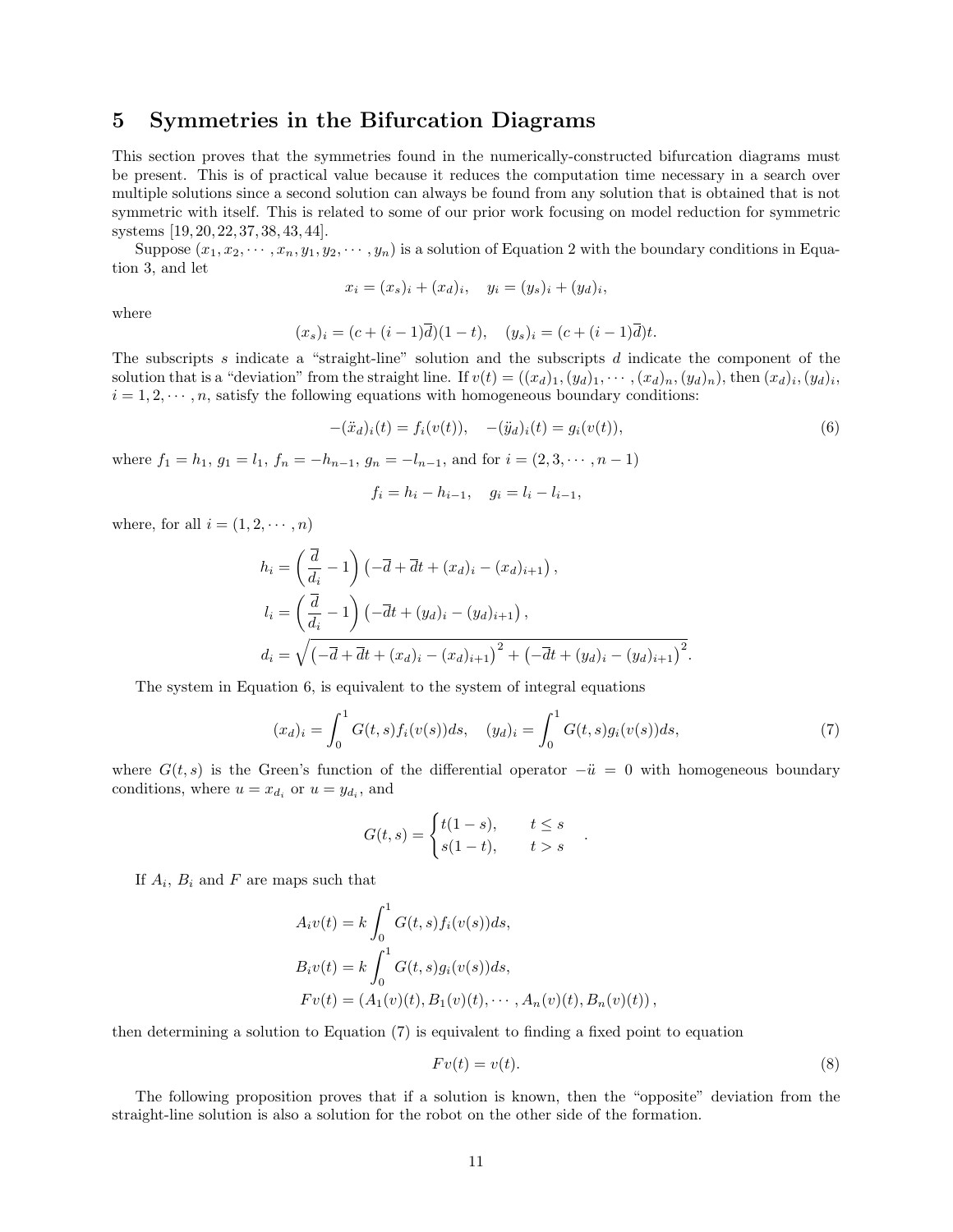**Proposition 1** Suppose  $v(t)$  is a fixed point of Equation 8. Let

$$
(\hat{x}_d)_{n+1-i} = -(x_d)_i, \quad (\hat{y}_d)_{n+1-i} = -(y_d)_i \tag{9}
$$

and  $\hat{v}(t) = ((\hat{x}_d)_1,(\hat{y}_d)_1,\cdots,(\hat{x}_d)_n,(\hat{y}_d)_n)$ , then  $\hat{v}(t)$  is also a fixed point of Equation 8

PROOF: Substituting for the definition of the hat terms for each gives:

$$
d_i = \sqrt{\left(-\overline{d} + \overline{d}t + (x_d)_i - (x_d)_{i+1}\right)^2 + \left(-\overline{d}t + (y_d)_i - (y_d)_{i+1}\right)^2}
$$
  
\n
$$
= \sqrt{\left(-\overline{d} + \overline{d}t - (\hat{x}_d)_{n+1-i} + (\hat{x}_d)_{n-i}\right)^2 + \left(-\overline{d}t - (\hat{y}_d)_{n+1-i} + (\hat{y}_d)_{n-i}\right)^2}
$$
  
\n
$$
= \sqrt{\left(-\overline{d} + \overline{d}t + (\hat{x}_d)_{n-i} - (\hat{x}_d)_{n-i+1}\right)^2 + \left(-\overline{d}t + (\hat{y}_d)_{n-i} - (\hat{y}_d)_{n-i+1}\right)^2}
$$
  
\n
$$
= \hat{d}_{n-i}
$$
  
\n
$$
h_i = \left(\frac{\overline{d}}{\overline{d}_i} - 1\right) \left(-\overline{d} + \overline{d}t + (x_d)_i - (x_d)_{i+1}\right)
$$
  
\n
$$
= \left(\frac{\overline{d}}{\hat{d}_{n-i}} - 1\right) \left(-\overline{d} + \overline{d}t + (\hat{x}_d)_{n-i} - (\hat{x}_d)_{n-i+1}\right)
$$
  
\n
$$
= \hat{h}_{n-i}
$$
  
\n
$$
l_i = \left(\frac{\overline{d}}{\hat{d}_i} - 1\right) \left(-\overline{d}t + (\hat{y}_d)_{i-1} - (\hat{x}_d)_{n-i+1}\right)
$$
  
\n
$$
= \left(\frac{\overline{d}}{\hat{d}_{n-i}} - 1\right) \left(-\overline{d}t + (\hat{y}_d)_{i-1}\right)
$$
  
\n
$$
= \left(\frac{\overline{d}}{\hat{d}_{n-i}} - 1\right) \left(-\overline{d}t + (\hat{y}_d)_{n-i} - (\hat{y}_d)_{n-i+1}\right)
$$
  
\n
$$
= \hat{l}_{n-i}
$$

and

$$
f_1 = h_1 = \hat{h}_{n-1} = -\hat{f}_n
$$
  
\n
$$
g_1 = l_1 = \hat{l}_{n-1} = -\hat{g}_n
$$
  
\n
$$
f_i = h_i - h_{i-1} = \hat{h}_{n-i} - \hat{h}_{n+1-i} = -\hat{f}_{n+1-i}
$$
  
\n
$$
g_i = l_i - l_{i-1} = \hat{l}_{n-i} - \hat{h}_{n+1-i} = -\hat{g}_{n+1-i}
$$
  
\n
$$
f_n = -h_{n-1} = -\hat{h}_1 = -\hat{f}_1
$$
  
\n
$$
g_n = -l_{n-1} = -\hat{l}_1 = -\hat{g}_1
$$

which gives

$$
f_i = -\hat{f}_{n+1-i}, \quad g_i = -\hat{g}_{n+1-i},
$$

for all  $i$  from 0 to  $n$ . Then

$$
(\hat{x}_d)_i = -(x_d)_{n+1-i} = -\int_0^1 G(t,s)f_{n+1-i}ds = \int_0^1 G(t,s)\hat{f}_i ds
$$
  

$$
(\hat{y}_d)_i = -(y_d)_{n+1-i} = -\int_0^1 G(t,s)g_{n+1-i}ds = \int_0^1 G(t,s)\hat{g}_i ds.
$$

Hence  $\hat{v}(t) = ((\hat{x}_d)_1,(\hat{y}_d)_1,\cdots,(\hat{x}_d)_n,(\hat{y}_d)_n)$  is a solution of Equation 8.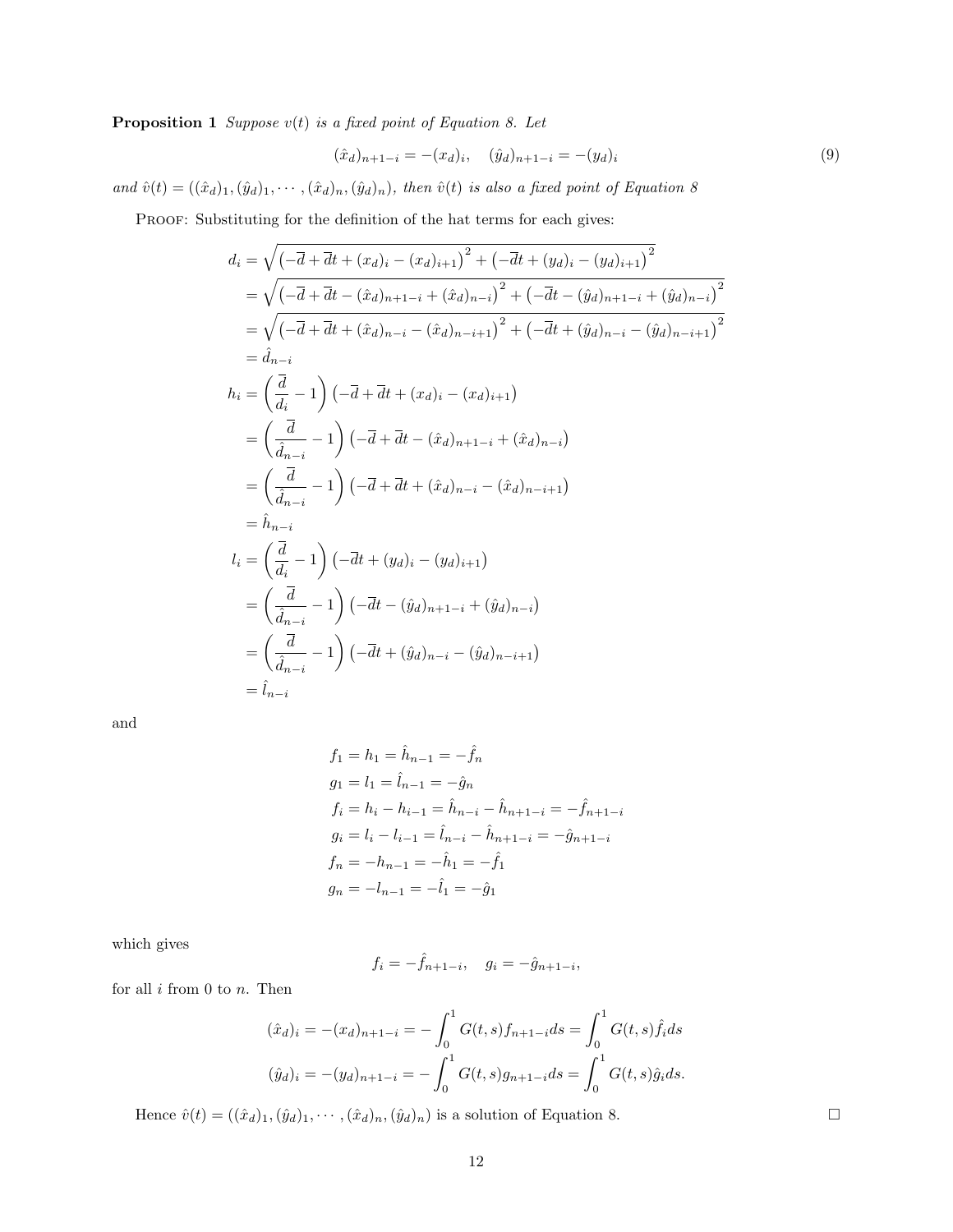

Figure 9: Kinematic model.

Equation 9 gives an algebraic expression for the symmetric solutions, which is useful because the theorem proves they satisfy the boundary value problems and hence reduces the computational burden of determining additional solutions via computationally-intensive methods such as the shooting method or finite-difference method. Note that the relationship is not simply the opposite deviation from the straight line solution, but is the opposite deviation from the straight line for a different robot.

### 6 Symmetry-Breaking Example

This section presents a mobile robot formation control problem that is superficially similar to the one already considered, but where the symmetry of the bifurcations is broken. While the boundary conditions for the problem are similarly "symmetric", it is the robot itself, perhaps surprisingly, that breaks the symmetry, illustrating that while the cascade of bifurcations may be a relatively common feature in formation control, the symmetric nature of the bifurcations is more limited. Furthermore, as indicated previously, while we verified convergence of all of our numerical solutions, we include this section because we use a different numerical approach than in the previous sections. Because the symmetry-breaking in this section is slight, it is important to ensure it is not an artifact of the numerical method.

The model considered is a standard two-wheeled nonholonomic mobile robot, such as presented in [39] and illustrated in Figure 9. Kinematically, it resembles a wheelchair, having three degrees of freedom and two control inputs. Hence, it is underactuated by one degree of freedom. The state variables are  $x, y$ , and  $\theta$ , which correspond to the three degrees of freedom and the control inputs are  $u$  and  $v$ , the angular velocities of the wheels. For all the simulations in this paper, we adopt more physically realistic, non-normalized parameter values. Specifically, the model parameters are taken to be  $r = 0.02$  and  $b = 0.05$  with overall trajectory lengths of  $\mathcal{O}(1)$ , corresponding to the robot traversing a trajectory that is large relative to its size.

Assuming a rolling without slipping condition for each wheel, the kinematics are described by three nonholonomic constraints:

$$
\dot{x} = \frac{r}{2}\cos\theta(u+v), \quad \dot{y} = \frac{r}{2}\sin\theta(u+v), \quad \dot{\theta} = \frac{r}{2b}(u-v).
$$

Using a standard calculus of variations approach with the cost functional which minimizes the control effort

$$
L^* = \frac{1}{2}(u^2 + v^2) + \lambda_x \left(\dot{x} - \frac{r}{2}\cos\theta(u+v)\right) + \lambda_y \left(\dot{y} - \frac{r}{2}\sin\theta(u+v)\right) + \lambda_\theta \left(\dot{\theta} - \frac{r}{2b}(u-v)\right),
$$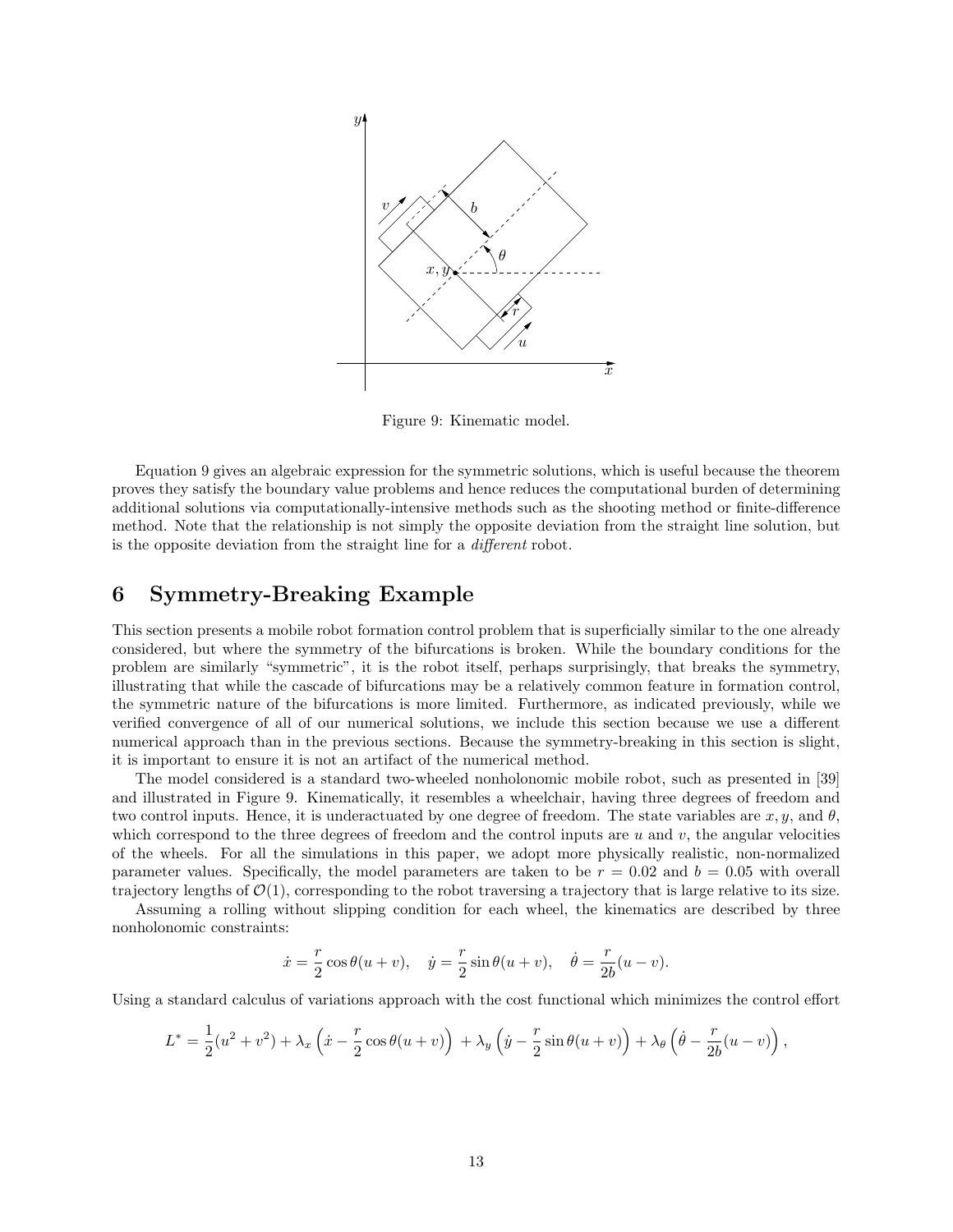we obtain following ordinary differential equations for optimal solutions

$$
\dot{x} = \frac{r}{2}\cos\theta(u+v), \qquad \dot{\lambda}_x = 0
$$
  
\n
$$
\dot{y} = \frac{r}{2}\sin\theta(u+v), \qquad \dot{\lambda}_y = 0
$$
  
\n
$$
\dot{\theta} = \frac{r}{2b}(u-v), \qquad \dot{\lambda}_\theta = \frac{r}{2}(u+v)(\lambda_x\sin\theta - \lambda_y\cos\theta)
$$

where

$$
u = \frac{r}{2} \left( \lambda_x \cos \theta + \lambda_y \sin \theta + \frac{1}{b} \lambda_\theta \right), \quad v = \frac{r}{2} \left( \lambda_x \cos \theta + \lambda_y \sin \theta - \frac{1}{b} \lambda_\theta \right).
$$

For this system we use a finite difference method to determine numerical solutions with specified boundary conditions for these equations. For a system of first-order ODEs,  $\vec{x}'(t) - f(t, \vec{x}) = 0$  define

$$
\vec{E}_k \equiv \vec{x}_k - \vec{x}_{k-1} - h_k f\left(\frac{1}{2}(t_k + t_{k-1}), \frac{1}{2}(\vec{x}_k + \vec{x}_{k-1})\right) = 0,\tag{10}
$$

where  $k = 2, 3, ..., M$ ,  $h_k = t_k - t_{k-1}$  and M is the number of mesh points. If  $n_1$  is the number of boundary conditions at the first boundary and  $n_2$  is the number of boundary conditions at the second boundary, then  $\vec{E}_1$  will have  $n_1$  nonzero entries and  $\vec{E}_{M+1}$  will have  $n_2$  nonzero entries. Since the relaxation method is iterative, incremental changes of each dependent variable,  $\Delta x_{j,k}$ , between iterations must be determined. A Taylor series expansion of Equation 10 results in

$$
\vec{E}_k(\vec{x}_k + \Delta \vec{x}_k, \vec{x}_{k-1} + \Delta \vec{x}_{k-1}) \approx E_{j,k}(\vec{x}_k, \vec{x}_{k-1}) + \sum_{n=1}^{N} \frac{\partial E_{j,k}}{\partial x_{n,k-1}} \Delta x_{n,k-1} + \sum_{n=1}^{N} \frac{\partial E_{j,k}}{\partial x_{n,k}} \Delta x_{n,k},
$$
(11)

where  $j = 1, 2, ..., N$ , which gives  $M \times N - (n_1 + n_2)$  equations representing the interior points. For the first and second boundary conditions, respectively,

$$
\vec{E}_1(\vec{x}_1 + \Delta \vec{x}_1) \approx E_{j,1}(\vec{x}_1) + \sum_{n=1}^{N} \frac{\partial E_{j,1}}{\partial x_{n,1}} \Delta x_{n,1},\tag{12}
$$

$$
\vec{E}_{M+1}(\vec{x}_M + \Delta \vec{x}_M) \approx E_{j,M+1}(\vec{x}_M) + \sum_{n=1}^{N} \frac{\partial E_{j,M+1}}{\partial x_{n,M}} \Delta x_{n,M},\tag{13}
$$

where  $j = 1, 2, ..., n_1$  for Equation 12 and  $j = 1, 2, ..., n_2$  for Equation 13. For the solution to converge, the left hand sides of Equations 11-13 obviously should approach zero. These equations are linear even if the differential equation is nonlinear, and hence,  $\Delta x_{j,k}$ , can be solved for using standard methods from linear algebra such as Gaussian elimination.

Now, considering a fleet of robots operating in a coordinated manner instead of a single robot, consider a system with  $n$  robots where the desired distance between neighboring robots is specified. In that case, if we consider the cost functional

$$
J = \int_0^{t_f} \left[ \frac{1}{2} \sum_{i=1}^n u_i^2 + v_i^2 + \sum_{i=1}^n \left[ \lambda_{x_i} \left( \dot{x}_i - \frac{r}{2} \cos \theta_i (u_i + v_i) \right) + \lambda_{y_i} \left( \dot{y}_i - \frac{r}{2} \sin \theta_i (u_i + v_i) \right) + \lambda_{\theta_i} \left( \dot{\theta}_i - \frac{r}{2b} (u_i - v_i) \right) \right] + k \sum_{i=1}^{n-1} (d_i - \overline{d})^2 \right] dt
$$

where  $d_i = \sqrt{(x_i - x_{i+1})^2 + (y_i - y_{i+1})^2}$  and  $\overline{d}$  is the desired distance between adjacent robots, as before.

Now, consider a system of five robots and a coordinate system where the robots are initially in a line evenly spaced between  $x = 1.0$  and  $x = 1.4$  along the x-axis, each with an orientation of  $\theta_i = \pi/2$ , and assume the final formation is where the robots are evenly distributed between  $y = 1.0$  and  $y = 1.4$  along the y-axis with an orientation of  $\theta_i = \pi$ . With the formation weighting parameter, k, set to zero, the solutions are as illustrated in Figure 10 and because  $k = 0$ , the desired distance between the robots is not maintained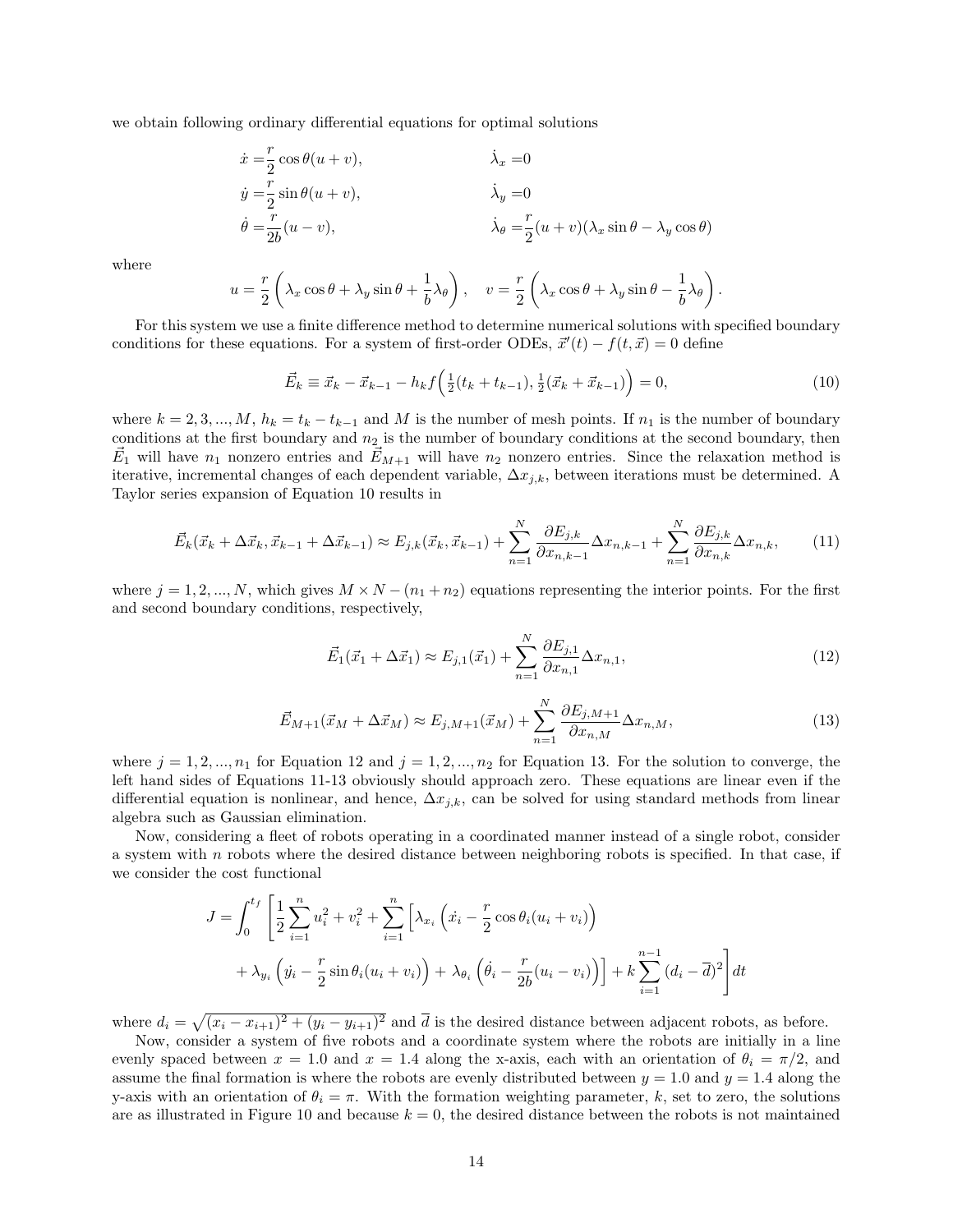

Figure 10: Optimal solution for five-robot system when  $k = 0$ .

other than at the boundaries. In the interior of the trajectories, because of the geometry of the problem, the actual distance between neighboring robots is less than the desired distance of  $\overline{d} = 0.1$ .

If the value of the bifurcation parameter is increased to  $k = 8 \times 10^5$ , multiple solutions exist, five of which are illustrated in Figures 11-13. The bifurcation parameter is large compared to the holonomic case because of the non-normalized, physically-reasonable parameter values selected for the problem. The specific value of  $k = 8 \times 10^5$  was selected because it was near the middle of range of values where we found five solutions, which is a large enough number to demonstrate the complexity of the problem, but small enough to clearly communicate and understand. The black dotted line in each of those figures represents the  $k = 0$  solution and the green, red and blue lines are the solution for  $k = 8 \times 10^5$ . The crosses indicate each of the solutions at the specific points in time  $t = 0.25, 0.50$  and 0.75 and the dots indicated the  $k = 0$  solutions at those same points in time (recall  $t \in [0,1]$ ). It is clear from an analysis of the solutions in those figures that part of the nature of the multiplicity of solutions is that neighboring robots can get "ahead" or "behind" its neighbors. This allows each robot to track the  $k = 0$  trajectory more closely, which minimizes the control effort, while simultaneously more closely maintaining the formation distance constraint.

Figures 11-13 illustrate multiple solutions for a fixed value of the bifurcation parameter, k. Branches of the same color in these plots correspond to the same solutions. Now, we construct bifurcation diagrams by tracking the solutions as  $k$  is varied. The relaxation method is particularly efficient for this because solutions that have already been determined may be used as the initial condition for the method. These diagrams illustrate the difference between solutions and the  $k = 0$  solution for a range of k-values. Figures 14-16 are the bifurcation diagrams for this fleet of nonholonomic robots. As before, it makes sense that as  $k$  is increased the number of solutions to the boundary value problem will increase. The units for the y-axis are centemeters and the x-axis values should be times  $10^5$ . This is because in the limit as  $k \to \infty$ , only maintaining the formation matters compared to the control effort. Hence, in the limit, one would expect that any trajectory which maintains distance between the robots is a solution, which is consistent with Figures 14 through 16.

These bifurcation results illustrate a subtle, but important distinction relative to our previous results. Specifically, for the system in Section 3 we showed that the bifurcation diagrams must be symmetric in that, for the five-robot formation problem like the one considered in this paper, the bifurcation diagrams for robots one and five must be symmetric in that they are reflections of each other, the diagrams for robots two and four must be similarly symmetric and the bifurcation diagram for robot three must be symmetric with respect to itself.

For the current system, this result does not hold. This is most easily seen for robots two and four at the right end (high k-values) of the bifurcation diagram where the branches cross for corresponding solutions as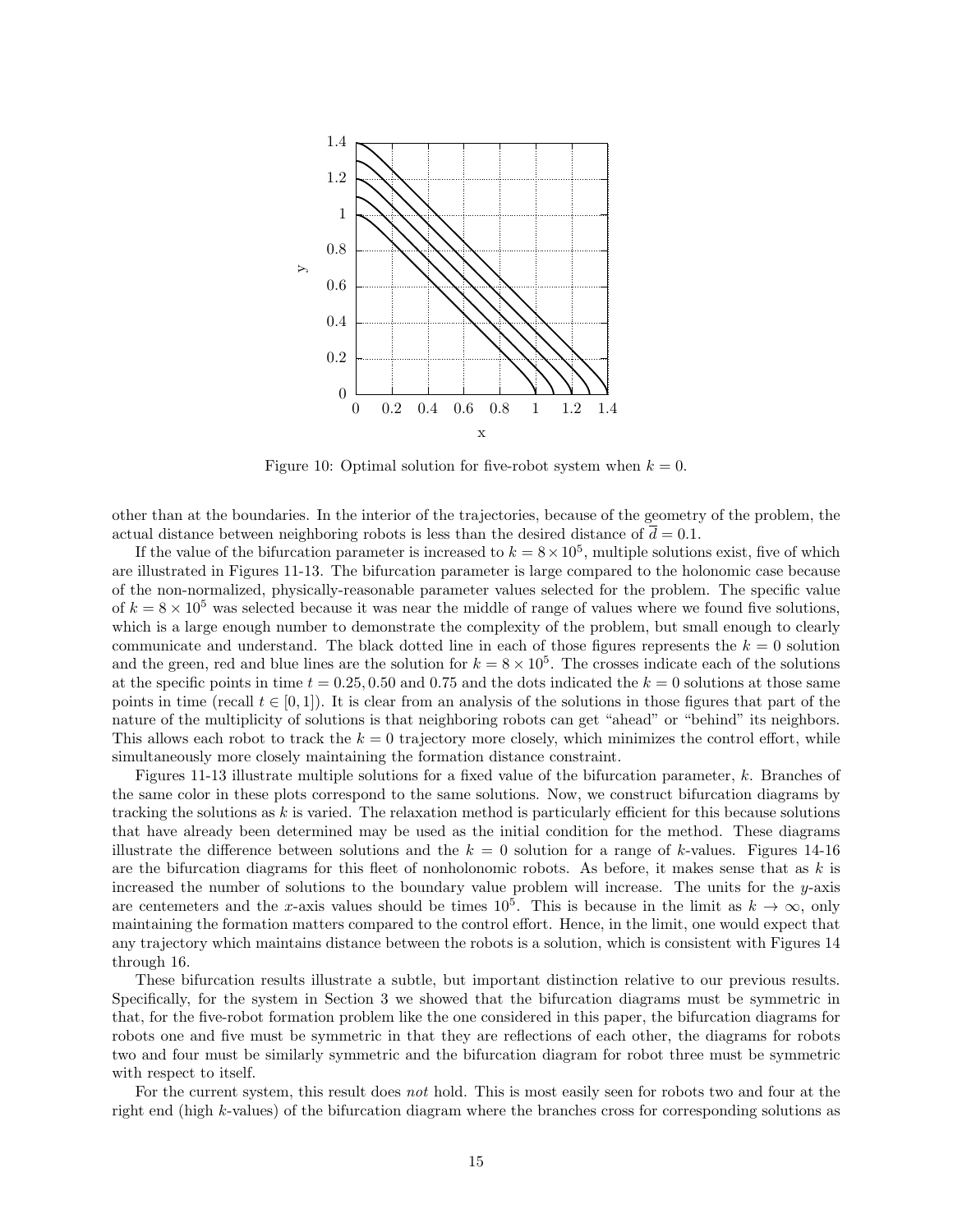

Figure 11: Solution one (left) and two (right), positions marked at  $t = 0.25, 0.50,$  and 0.75 s.



Figure 12: Solution three (left) and four (right), positions marked at  $t = 0.25, 0.50,$  and 0.75 s.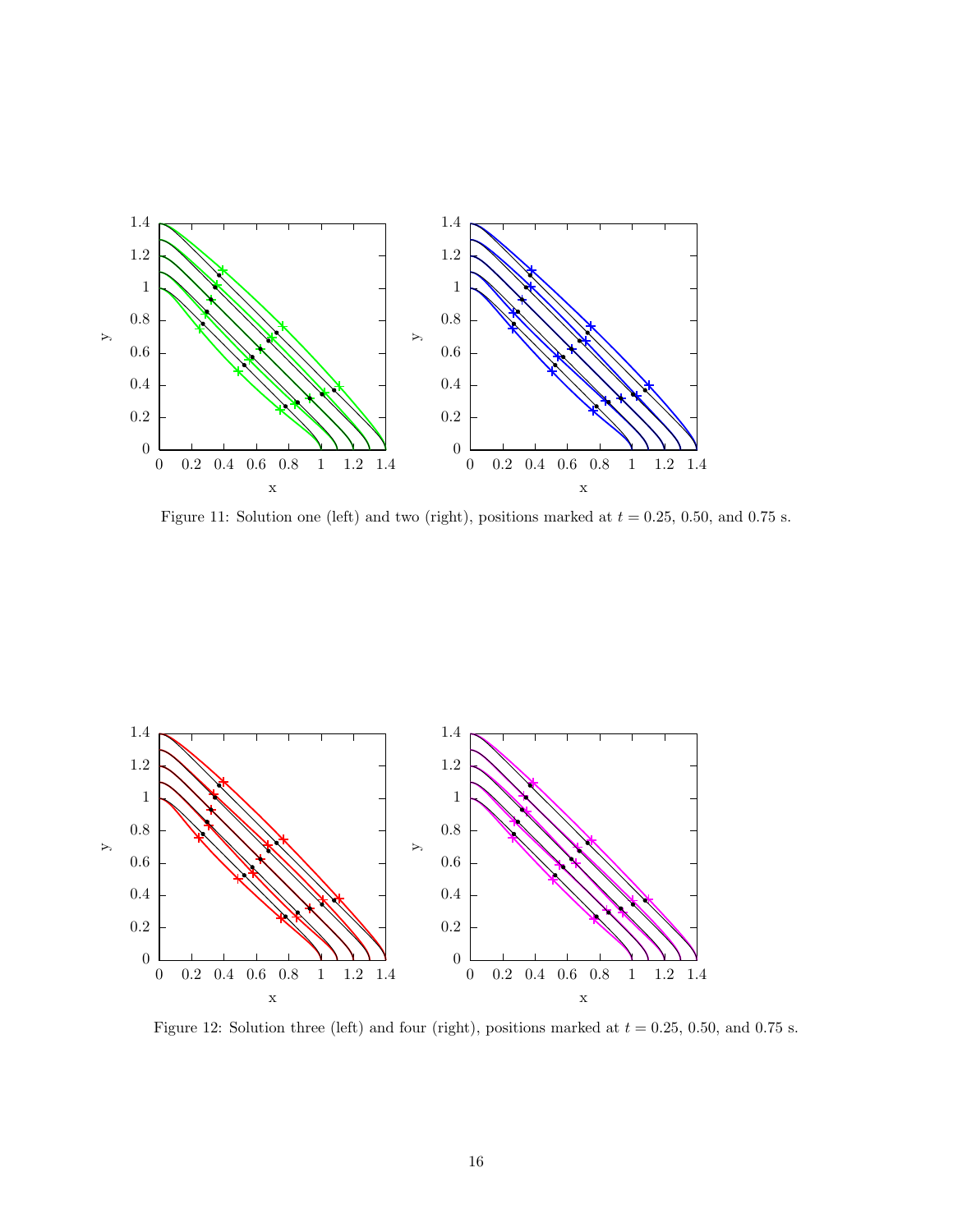

Figure 13: Solution five, positions marked at  $t = 0.25, 0.50,$  and  $0.75$  s.



Figure 14: Bifurcations at  $t = 0.25$  for robots one (left) and two (right).



Figure 15: Bifurcations at  $t = 0.25$  for robots three (left) and four (right).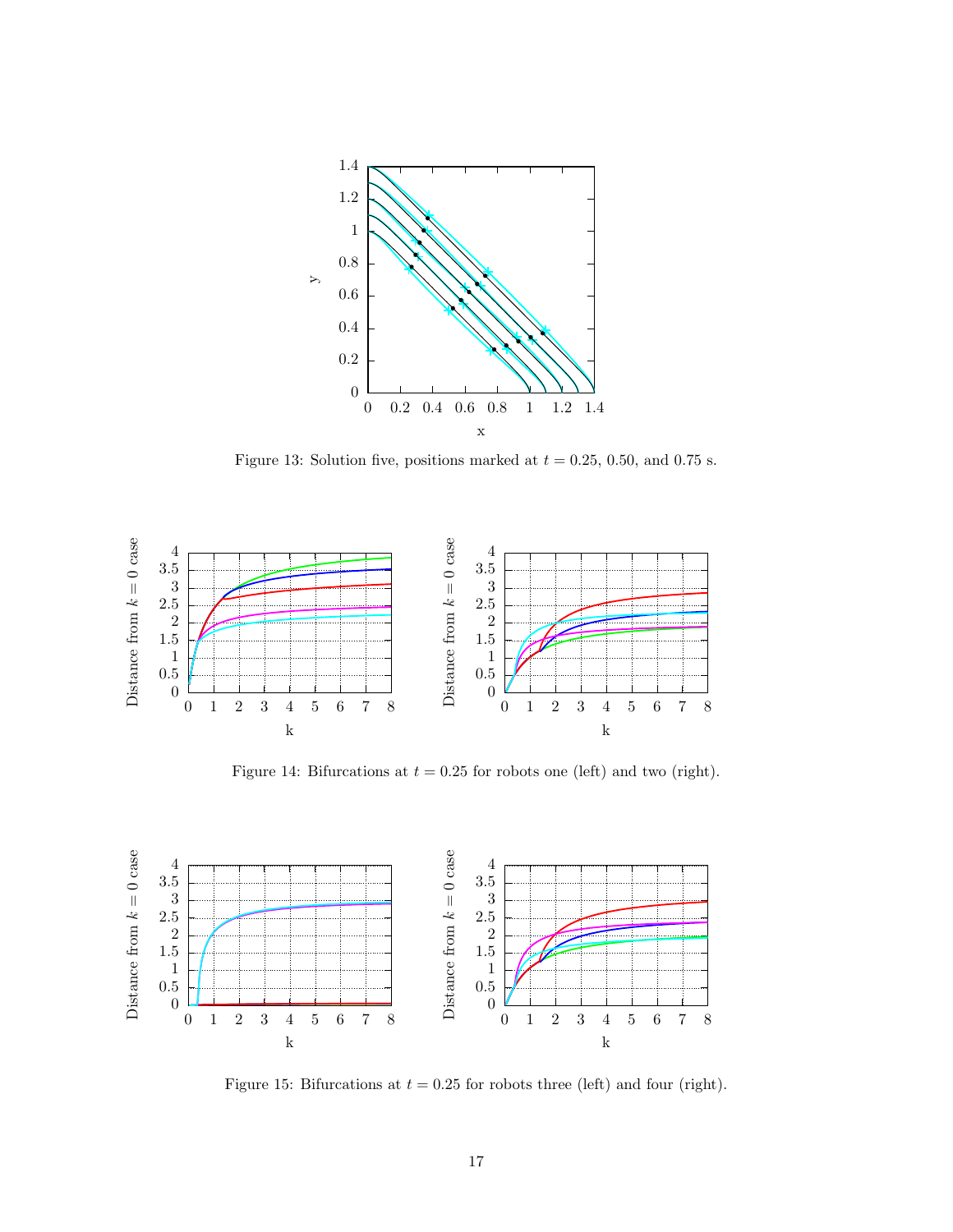

Figure 16: Bifurcations at  $t = 0.25$  for robots five.

slightly different k-values (other differences are similarly evident). This is not a numerical artifact, because the persistence of this difference was investigated by a grid resolution convergence study by increasingly refining the finite difference meshes. In fact, the symmetry of the system is broken by the robot itself because the left and right wheels travel different distances along most trajectories that are not straight lines. The order of the differences between the bifurcation diagrams appears to be on the order of a couple percent, which is also approximately the order of the spacing between the wheels on the robot relative to the overall length of the trajectory. An interesting subject of current work is to determine whether the differences between the bifurcated solutions may be bounded, and if so, what sorts of computational savings may be obtained therefrom.

### 7 Conclusions and Future Work

This paper analyzed the nature and structure of multiple solutions to an optimal control problem for formation control for multiple mobile robots and was developed over a series of previous conference papers by some of the authors. This approach is important for robotics engineers because various forms of optimization are common in path planning algorithms in robotics and an understanding of the global structure of the solution space will lead to more efficient and optimal path planning methods and solutions.

When considering the trade-off between minimizing control effort and maintaining the desired formation, a complicated and rich solution bifurcation structure is presented. Two types of problems were considered. The first was a holonomic system in which both five and seven robot systems were considered. This holonomic system has aspects related to the dexterous manipulation problem where the robotic fingertips have spherical surfaces. The second system was the nonholonomic robot. In both cases, numerical simulation results show a unique solution when a much greater weight was given to the control effort compared to the formation cost; conversely, when the formation is given a much greater weight, many solutions are present.

In addition to the numerical investigations, there are two theoretical contributions to this paper. First, in the case of symmetric systems, we show that the bifurcation diagrams must be symmetric. This is useful because it is numerically expensive to search for solutions and the relationship between symmetric solutions is algebraic. Hence, when a solution is determined for a symmetric system, the second is automatically known. Second, an asymptotic analysis shows consistency with the intuitive interpretation that a greater weighting on the control effort corresponds to a unique solution and a greater weighting on the formation corresponds to multiple (many) solutions.

This investigation motivates several avenues for future research. First, a systematic means for characterizing bifurcations for boundary value problems must be developed. This seems to be an open problem without an obvious generalization for bifurcations of fixed points of dynamical systems because the entire solution, as opposed to an isolated equilibrium, is what bifurcates. This fundamentally arises because of the two-point boundary value problem nature of the optimization. Second, numerically efficient methods are necessary for searching for solutions. The shooting method and finite difference methods are only somewhat efficient for finding isolated solutions because they are iterative. Extending the methods to globally search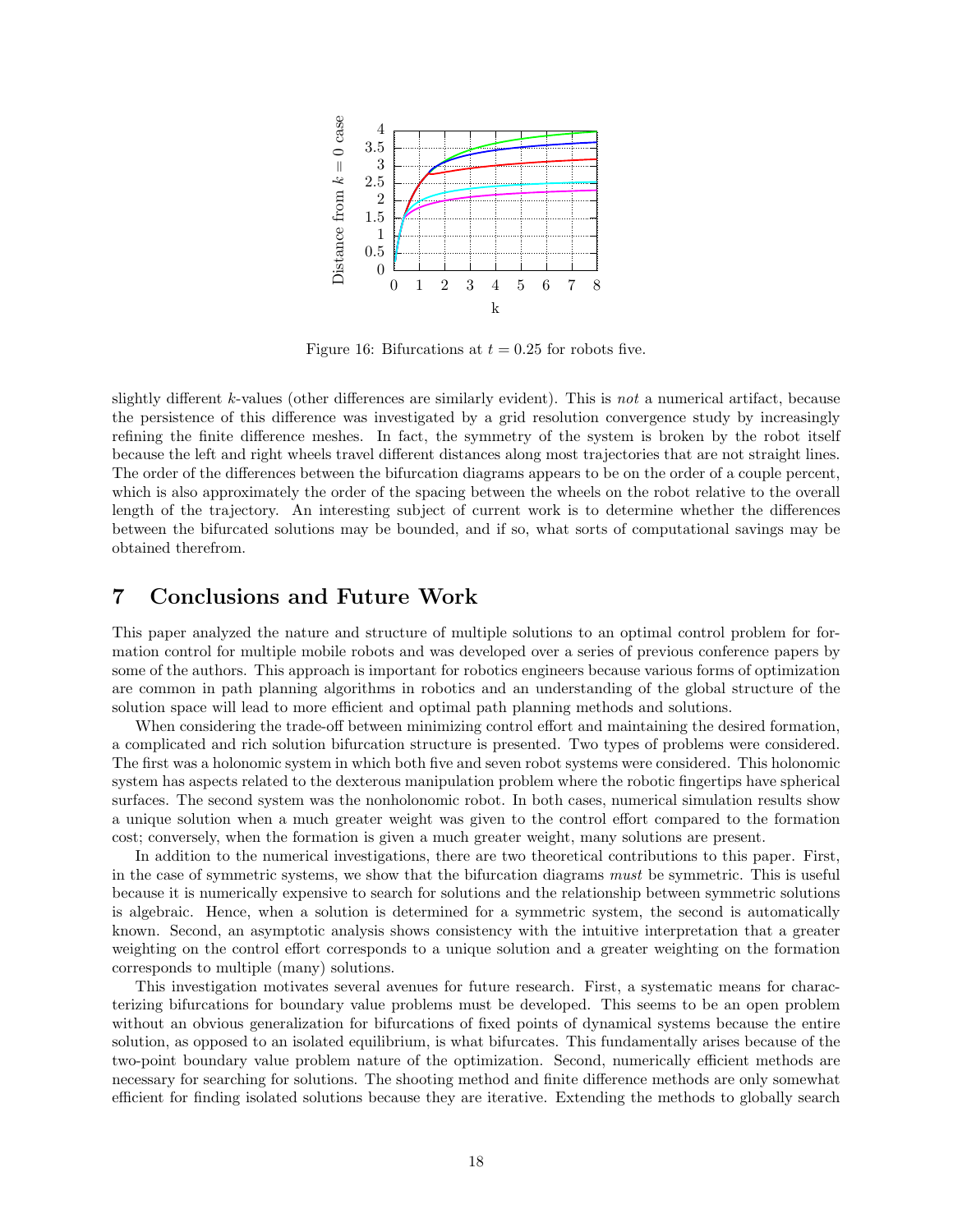for solutions is obviously problematic. Some initial results exist based on polynomial homotopy methods [14] but due to the manner in which the number of roots of polynomial systems grow with the order of the polynomial and dimension of the problem, such an approach does not seem to scale well. Finally, due to the utility in practical implementations, connecting these results with receding-horizon methods would be useful.

## Acknowledgments

The support of the US National Science Foundation under the CPS Large Grant No. CNS-1035655 is gratefully acknowledged. The authors would also like to thank the reviewers for many helpful comments and suggestions and especially thank Professor Mihir Sen for his thoughtful and insightful conversations related to this work.

### References

- [1] Numerical Recipes: The Art of Scientific Computing. Cambridge University Press, third edition, 2007.
- [2] Ravi P Agarwal, Kanishka Perera, and Donal O'Regan. Multiple positive solutions of singular and nonsingular discrete problems via variational methods. Nonlinear Analysis: Theory, Methods & Applications, 58(1):69–73, 2004.
- [3] H Amann and J López-Gómez. A priori bounds and multiple solutions for superlinear indefinite elliptic problems. Journal of Differential Equations, 146(2):336–374, 1998.
- [4] Douglas Anderson. Multiple positive solutions for a three-point boundary value problem. Mathematical and Computer Modelling, 27(6):49–57, 1998.
- [5] RI Avery and Johnny Henderson. Three symmetric positive solutions for a second-order boundary value problem. Applied Mathematics Letters, 13(3):1–7, 2000.
- [6] Richard I Avery and Douglas R Anderson. Existence of three positive solutions to a second-order boundary value problem on a measure chain. Journal of Computational and Applied Mathematics, 141(1):65–73, 2002.
- [7] T. Balch and R. Arkin. Behavior-based formation control for muti-robotic teams. IEEE Transactions on Robotics and Automation, 14(6):926–934, 1998.
- [8] Tucker Balch and Maria Hybinette. Behavior-based coordination of large-scale robot formations. In Proceedings of the Fourth International Conference onMultiAgent Systems, 2000, pages 363–364. IEEE, 2000.
- [9] Calin Belta and Vijay Kumar. Geometric methods for multirobot optimal motion planning. In Handbook of Geometric Computing, pages 679–706. Springer, 2005.
- [10] Alberto Cabada, Antonio Iannizzotto, and Stepan Tersian. Multiple solutions for discrete boundary value problems. Journal of Mathematical Analysis and Applications, 356(2):418–428, 2009.
- [11] Donald S Cohen. Multiple stable solutions of nonlinear boundary value problems arising in chemical reactor theory. SIAM Journal on Applied Mathematics, 20(1):1–13, 1971.
- [12] Baoyang Deng. Bifurcations and Symmetries of Optimal Solutions for Distributed Robotic Systems. PhD thesis, University of Notre Dame, 2011.
- [13] Baoyang Deng, Mihir Sen, and Bill Goodwine. Bifurcations and symmetries of optimal solutions for distributed robotic systems. In Proceedings of the 2009 American Control Conference, pages 4127 – 4133, 2009.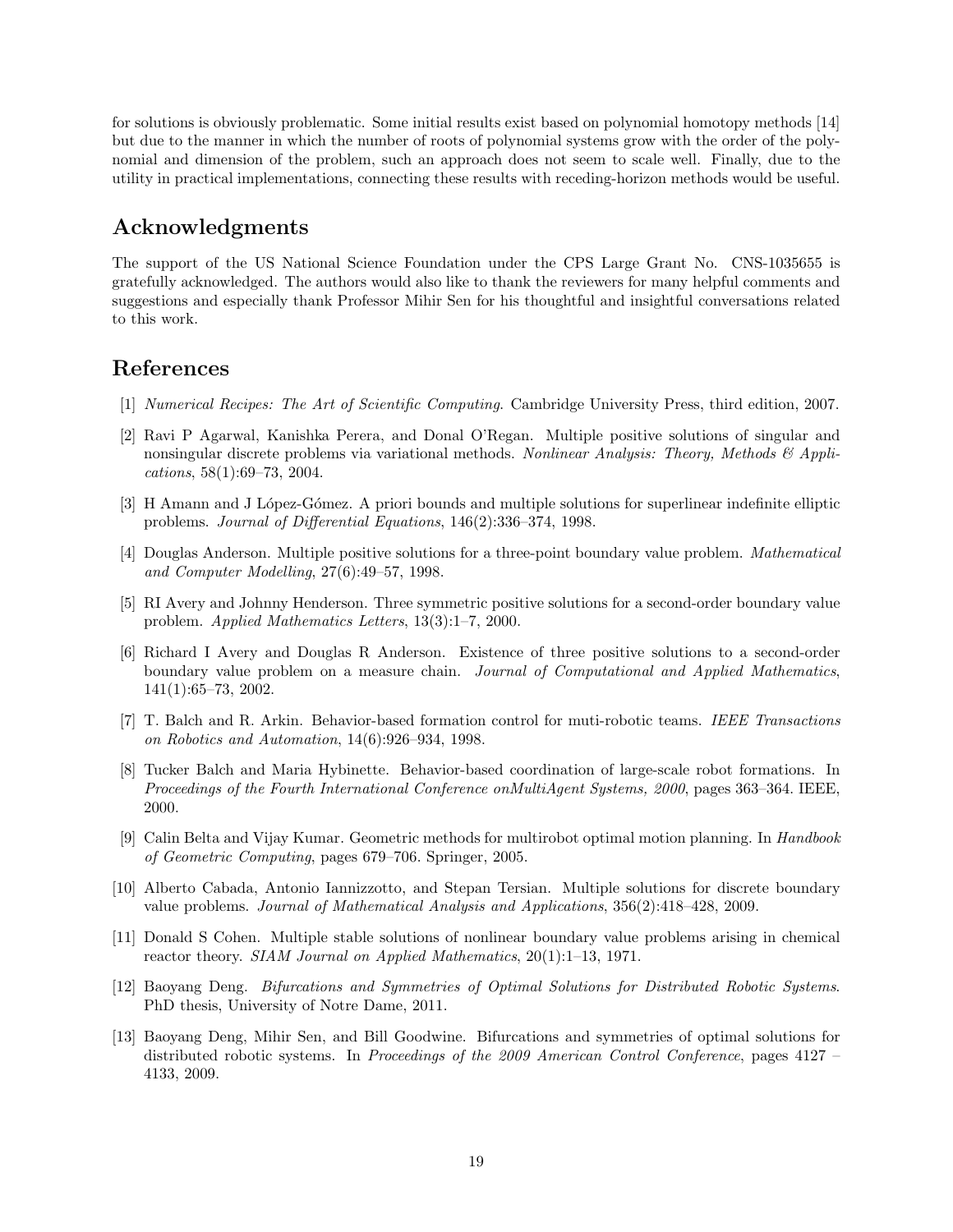- [14] Baoyang Deng, A.K. Valenzuela., and Bill Goodwine. Bifurcations of optimal solutions for coordinated robotic systems: Numerical and homotopy methods. In Proceedings of the 2010 IEEE International Conference on Robotics and Automation, pages 4475 – 4480, 2010.
- [15] Jaydev P Desai. Modeling multiple teams of mobile robots: a graph theoretic approach. In Intelligent Robots and Systems, 2001. Proceedings. 2001 IEEE/RSJ International Conference on, volume 1, pages 381–386. IEEE, 2001.
- [16] Jaydev P Desai, Jim Ostrowski, and Vijay Kumar. Controlling formations of multiple mobile robots. In Proceedings of the 1998 IEEE International Conference on Robotics and Automation, volume 4, pages 2864–2869. IEEE, 1998.
- [17] L. Erbe, S. Hu, and H. Wang. Multiple positive solutions of some boundary value problems. Mathematical Analysis and Applications, 184:743–748, 1994.
- [18] L.H. Erbe and H. Wang. On the existence of positive solutions of ordinary differential equations. In Proceedings of the American Mathematical Society, pages 743–748, 1994.
- [19] Bill Goodwine. Compositional boundedness of solutions for symmetric nonautonomous control systems. In Proceedings of the Mediterranean Conference on Control and Automation (MED), pages 798–803, Palermo, Italy, 2014.
- [20] Bill Goodwine. Nonlinear stability of approximately symmetric large-scale systems. In Proceedings of the International Federation of Automatic Control World Congress (IFAC), pages 845–850, Cape Town, South Africa, 2014.
- [21] Bill Goodwine. Towards some general results in bifurcations in optimal solutions for symmetric distributed robotic formation control. In Proceedings of the IEEE/SICE International Symposium on System Integration (SII), pages  $358 - 363$ , 2015.
- [22] Bill Goodwine and Panos Antsaklis. Multi-agent compositional stability exploiting system symmetries. Automatica, 49(11):3158–3166, 2013.
- [23] Johnny Henderson and HB Thompson. Existence of multiple solutions for second order boundary value problems. Journal of Differential Equations, 166(2):443–454, 2000.
- [24] J. Jennings, G. Whelan, and W. Evans. Cooperative search and rescue with a team of mobile robots. In IEEE International Conference on Advanced Robotics, pages 193–200, 1997.
- [25] J. Kevorkian. Perturbation Methods in Applied Mathematics. Springer-Verlag, New York, 1981.
- [26] Hassan K. Khalil. Nonlinear Systems. Macmillan Publishing Company, 1992.
- [27] KQ Lan. Multiple positive solutions of semilinear differential equations with singularities. Journal of the London Mathematical Society, 63(3):690–704, 2001.
- [28] N. E. Leonard and E. Fiorelli. Virtual leaders, artificial potentials, and coordinated control of groups. Proceedings of the 2001 IEEE Conference on Decision and Control, pages 2968–2973, 2001.
- [29] M. A. Lewis and K. H. Tan. High precision formation control of mobile robots using virtual structures. Autonomous Robots, 4(4):387–403, 1997.
- [30] Wei-Cheng Lian, Fu-Hsiang Wong, and Cheh-Chih Yeh. On the existence of positive solutions of nonlinear second order differential equations. Proceedings of the American Mathematical Society, 124(4):1117– 1126, 1996.
- [31] Xiaoning Lin and Daqing Jiang. Multiple positive solutions of dirichlet boundary value problems for second order impulsive differential equations. Journal of Mathematical Analysis and Applications, 321(2):501–514, 2006.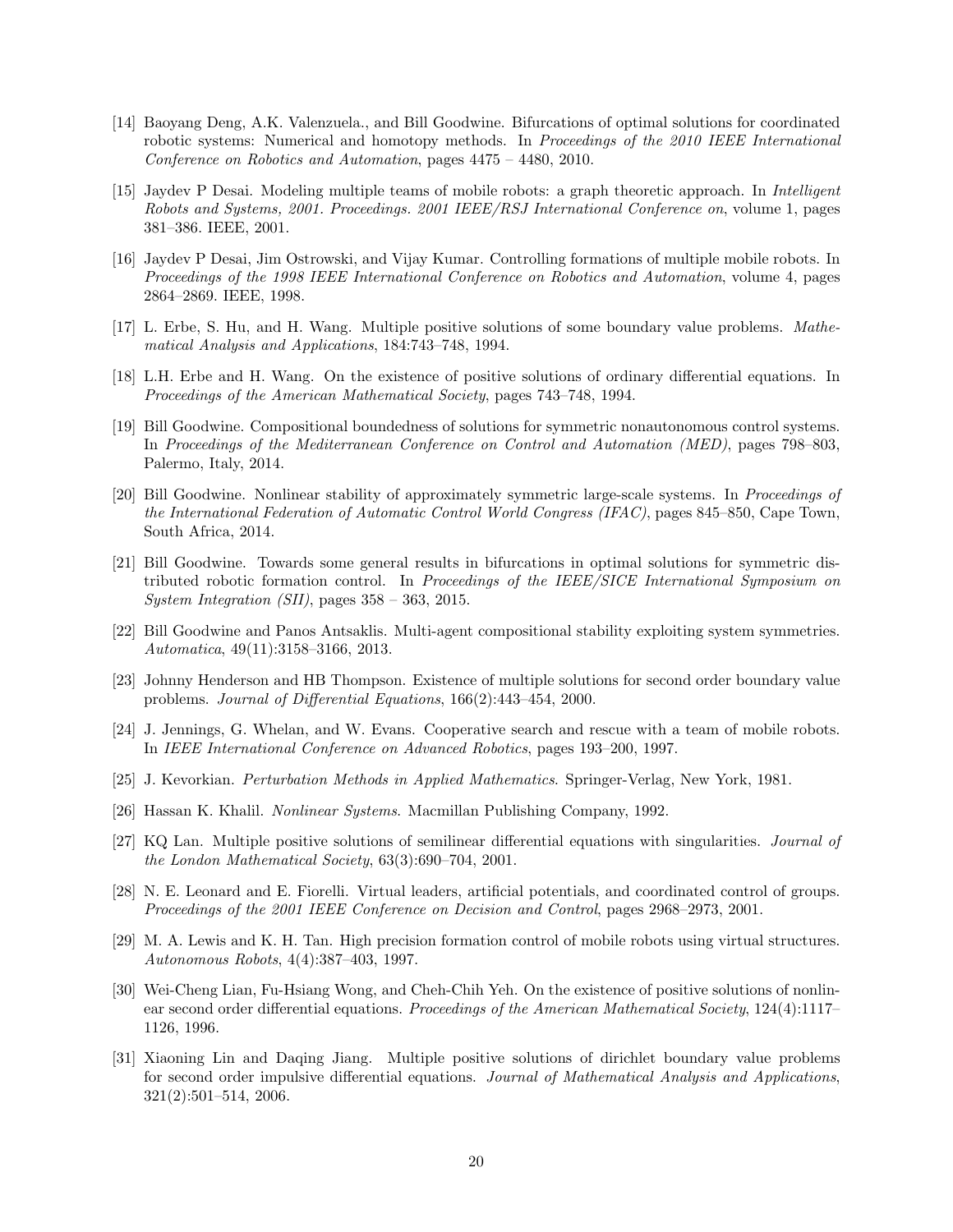- [32] Zhaoli Liu and Fuyi Li. Multiple positive solutions of nonlinear two-point boundary value problems. Journal of Mathematical Analysis and Applications, 203(3):610–625, 1996.
- [33] Ruyun Ma and Bevan Thompson. Multiplicity results for second-order two-point boundary value problems with nonlinearities across several eigenvalues. Applied Mathematics Letters, 18(5):587–595, 2005.
- [34] J. Marcos do O´, S. Lorca, and P. Ubilla. Local superlinearity for elliptic systems involving parameters. Journal of Differential Equations, 211(1):1–19, 2005.
- [35] Jean Mawhin and Michel Willem. Multiple solutions of the periodic boundary value problem for some forced pendulum-type equations. Journal of Differential Equations, 52(2):264–287, 1984.
- [36] C. R. McInnes. Autonomous ring formation for a planar constellation of satellites. AIAA Journal of Guidance Control and Dynamics, 18(5):1215–1217, 1995.
- [37] M. Brett McMickell and Bill Goodwine. Reduction and controllability of nonlinear symmetric distributed systems. International Journal of Control, 76(18):1809–1822, 2003.
- [38] M. Brett McMickell and Bill Goodwine. Motion planning for nonlinear symmetric distributed robotic formations. International Journal of Robotics Research, 27(10):1025–1041, 2007.
- [39] M. Brett McMickell, Bill Goodwine, and Luis Antonio Montestruque. Micabot: A robotic platform for large-scale distributed robotics. In 2003 IEEE International Conference on Robotics and Automation, pages 1600 – 1605, 2003.
- [40] Richard M Murray. Recent research in cooperative control of multivehivle systems. Journal of Dynamic Systems, Measurement and Control, 129(5):571–583, 2007.
- [41] Richard M. Murray, Zexiang Li, and S. Shankar Sastry. A Mathematical Introduction to Robotic Manipulation. CRC Press, Inc., 1994.
- [42] Y. Naito and S. Tanaka. On the existence of multiple solutions of the boundary value problem for nonlinear second-order differential equations. Nonlinear Analysis, 56(4):919–935, 2004.
- [43] Ashley Nettleman and Bill Goodwine. Symmetries of multiagent systems and formation stability. In Proceedings of the International Symposium on Mathematical Theory of Networks and Systems (MTNS), pages 1340–1343, Groningen, The Netherlands, 2014. Extended abstract review.
- [44] Ashley Nettleman and Bill Goodwine. Symmetries and reduction for multi-agent control. In Proceedings of the IEEE International Conference on Robotics & Automation (ICRA), pages 5390–5396, Seattle, Washington, USA, 2015.
- [45] Michael O'Connor and Bill Goodwine. Symmetry-breaking in bifurcations of optimal solutions for coordinated nonholonomic robotic control. In Proceedings of the 20th Mediterranean Conference on Control and Automation, pages 1554 – 1559, 2012.
- [46] H. Puttgen, P. MacGrego, and F. Lambert. Distributed generation: semantic hype or dawn of a new era? IEEE Power and Energy Magazine, 1(1):22–29, 2003.
- [47] Bruno Siciliano and Oussama Khatib, editors. Springer Handbook of Robotics. Springer-Verlag, Berlin Heidelberg, 2008. Chapter 41.
- [48] T. R. Smith, H. Hanssmann, and N. E. Leonard. Orientation control of multiple underwater vehicles with symmetry-breaking potentials. Proceedings of the 2001 IEEE Conference on Decision and Control, pages 4598–4603, 2001.
- [49] J. Stoer and R. Bulirsch. Introduction to Numerical Analysis. Springer-Verlag, New York, 1980.
- [50] Zhibao Su and Jilian Lu. Formation feedback applied to behavior-based approach to formation keeping. Jounal of Beijing Institute of Technology, 13(2):190–193, 2004.